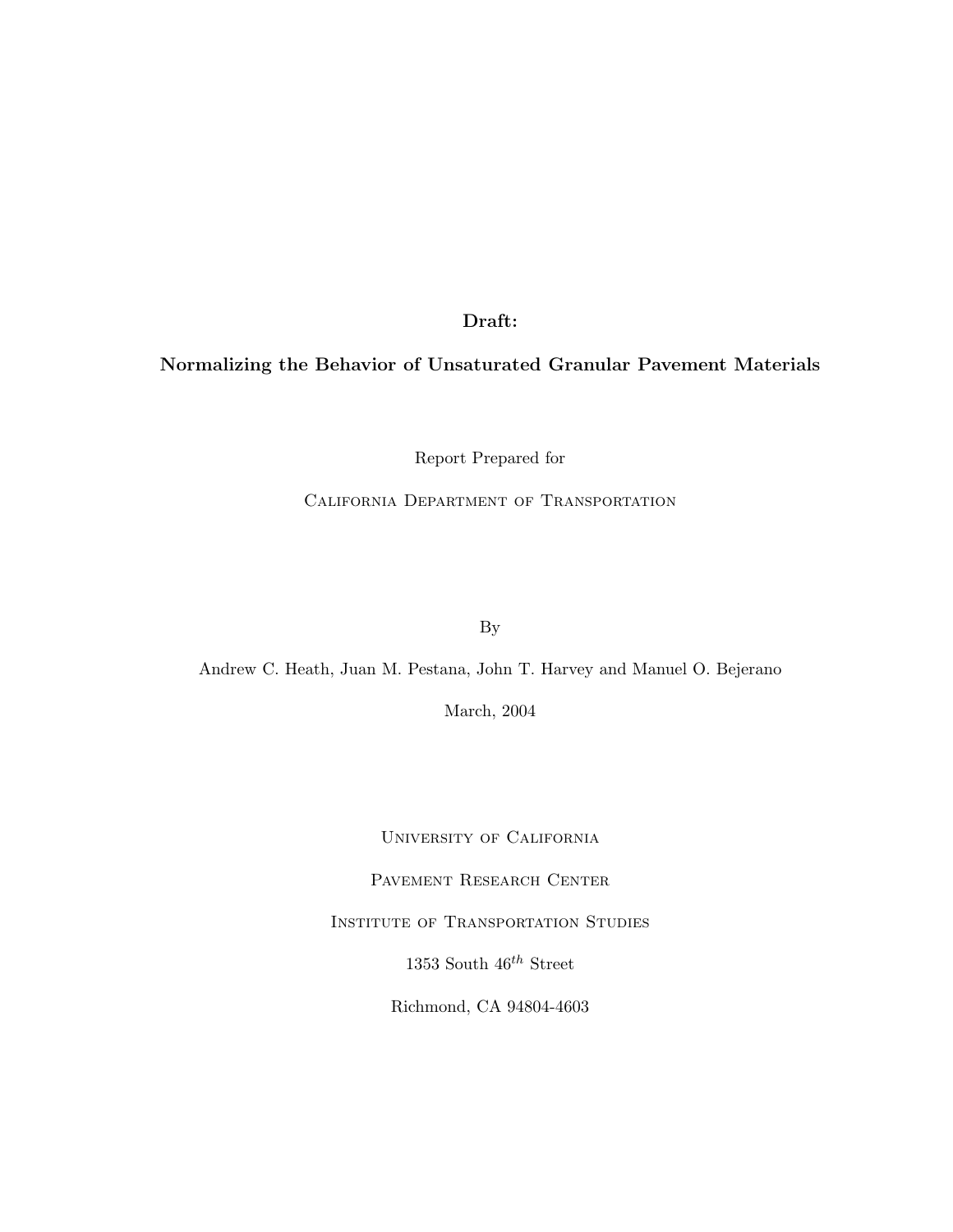## Executive summary

One of the important components of a flexible pavement structure are granular material layers. The unsaturated granular pavement materials (UGPMs) in these layers influence stresses and strains throughout the pavement structure, and can have a large effect on asphalt concrete fatigue and pavement rutting, which are two of the primary failure mechanisms for flexible pavements. The behavior of UGPMs is highly dependent on water content, but this effect has been traditionally difficult to quantify using either empirical or mechanistic methods.

This report presents a mechanistic framework for normalizing the behavior of UGPMs within the range of water contents, densities, and stress states likely to be encountered under field conditions. Both soil suction and generated pore pressures are calculated and compared to applied confinement under typical field loading conditions. The framework utilizes a new soil suction model that has three density-independent parameters, and can be determined using conventional triaxial equipment that is available in many pavement engineering laboratories. The suction model can be included with an effective stress constitutive model to determine the response of UGPMs under different loading conditions.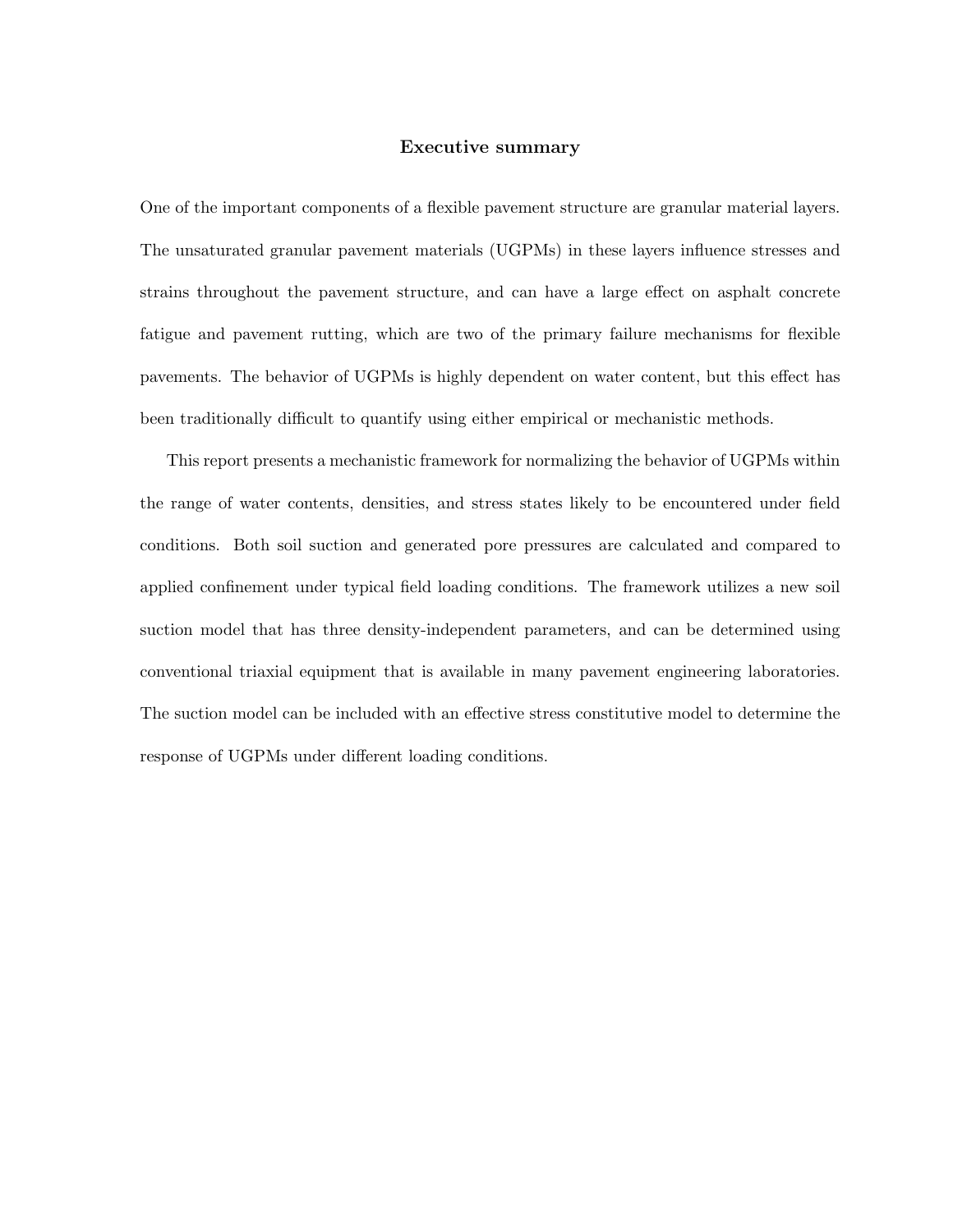# TABLE OF CONTENTS

| 1        |                                         | <b>INTRODUCTION</b>            |                                                                                                                                                                                                                                |                |  |  |
|----------|-----------------------------------------|--------------------------------|--------------------------------------------------------------------------------------------------------------------------------------------------------------------------------------------------------------------------------|----------------|--|--|
| $\bf{2}$ |                                         | PAVEMENT SATURATION CONDITIONS |                                                                                                                                                                                                                                |                |  |  |
| 3        | THEORETICAL BASIS                       |                                |                                                                                                                                                                                                                                |                |  |  |
|          | 3.1                                     |                                |                                                                                                                                                                                                                                | 3              |  |  |
|          | 3.2                                     |                                |                                                                                                                                                                                                                                | $\overline{4}$ |  |  |
|          |                                         | 3.2.1                          |                                                                                                                                                                                                                                | $\overline{4}$ |  |  |
|          |                                         | 3.2.2                          |                                                                                                                                                                                                                                | 6              |  |  |
|          |                                         | 3.2.3                          | Effect of density respective to the contract of the state of density respective to the contract of the state of the state of the state of the state of the state of the state of the state of the state of the state of the st | 7              |  |  |
|          | 3.3                                     |                                |                                                                                                                                                                                                                                |                |  |  |
|          | NORMALIZING THE RESPONSE OF UNSATURATED |                                |                                                                                                                                                                                                                                |                |  |  |
| 4        |                                         |                                |                                                                                                                                                                                                                                |                |  |  |
|          |                                         |                                | <b>GRANULAR PAVEMENT MATERIALS</b>                                                                                                                                                                                             | 10             |  |  |
|          | 4.1                                     |                                |                                                                                                                                                                                                                                | 10             |  |  |
|          |                                         | 4.1.1                          |                                                                                                                                                                                                                                | 10             |  |  |
|          |                                         | 4.1.2                          |                                                                                                                                                                                                                                | 14             |  |  |
|          | 4.2                                     |                                |                                                                                                                                                                                                                                | 14             |  |  |
|          |                                         |                                | 4.2.1 Monotonic shear                                                                                                                                                                                                          | 15             |  |  |
|          |                                         | 4.2.2                          |                                                                                                                                                                                                                                | -16            |  |  |
| 5        |                                         |                                | <b>EXPERIMENTAL VALIDATION</b>                                                                                                                                                                                                 | 18             |  |  |
|          | 5.1                                     |                                |                                                                                                                                                                                                                                | 18             |  |  |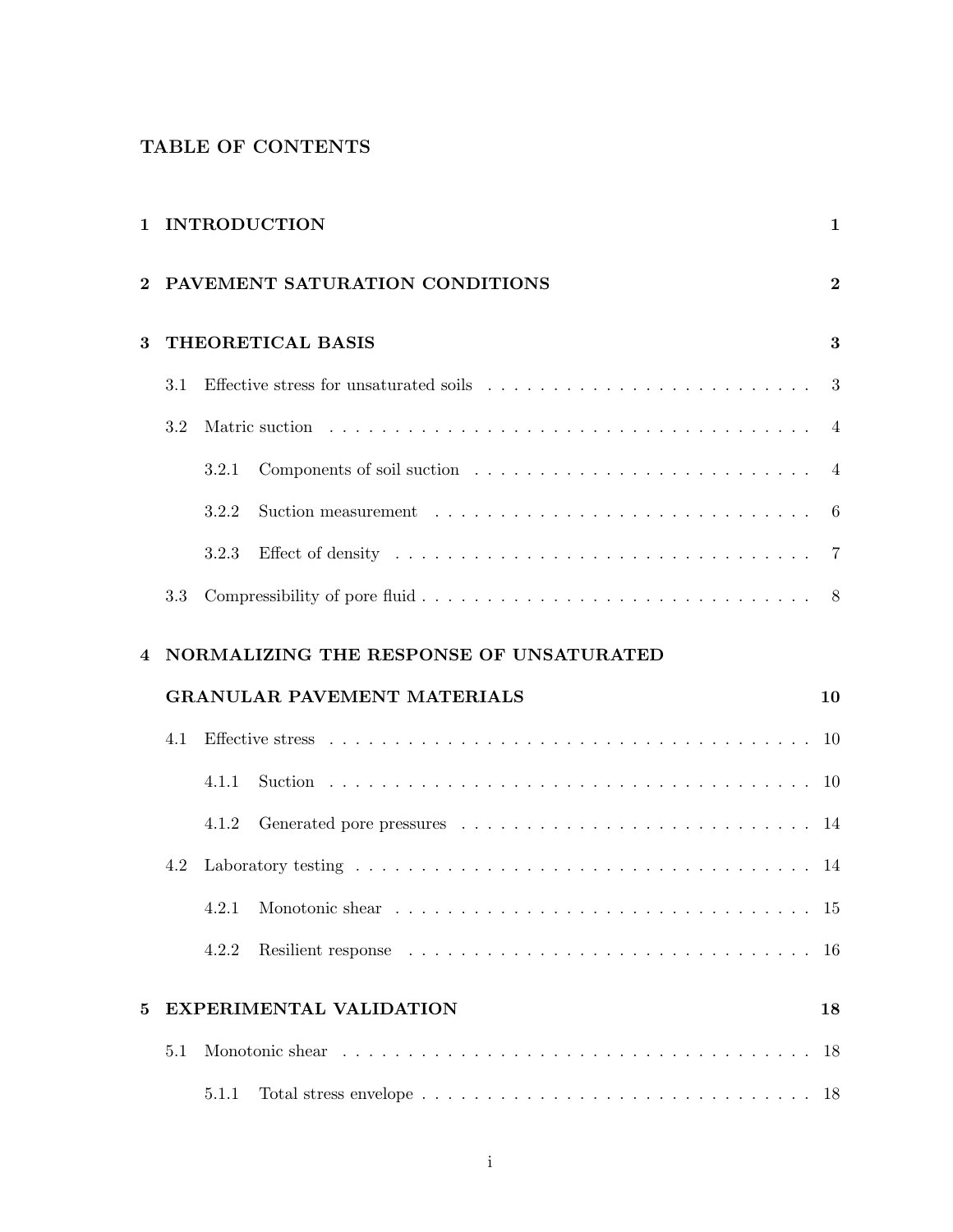|   |                              | 5.1.2 |                                                                                                      |    |  |  |  |
|---|------------------------------|-------|------------------------------------------------------------------------------------------------------|----|--|--|--|
|   |                              | 5.1.3 | Effective stress envelope $\ldots \ldots \ldots \ldots \ldots \ldots \ldots \ldots \ldots \ldots 21$ |    |  |  |  |
|   |                              | 5.1.4 |                                                                                                      |    |  |  |  |
|   | 5.2                          |       |                                                                                                      |    |  |  |  |
|   |                              | 5.2.1 |                                                                                                      |    |  |  |  |
|   |                              | 5.2.2 | Comparison with laboratory test results $\ldots \ldots \ldots \ldots \ldots 24$                      |    |  |  |  |
|   | <b>LARGE STRAIN BEHAVIOR</b> |       |                                                                                                      |    |  |  |  |
|   | <b>SUMMARY OF PROCEDURE</b>  |       |                                                                                                      |    |  |  |  |
| 8 |                              |       | <b>CONCLUSIONS</b>                                                                                   | 30 |  |  |  |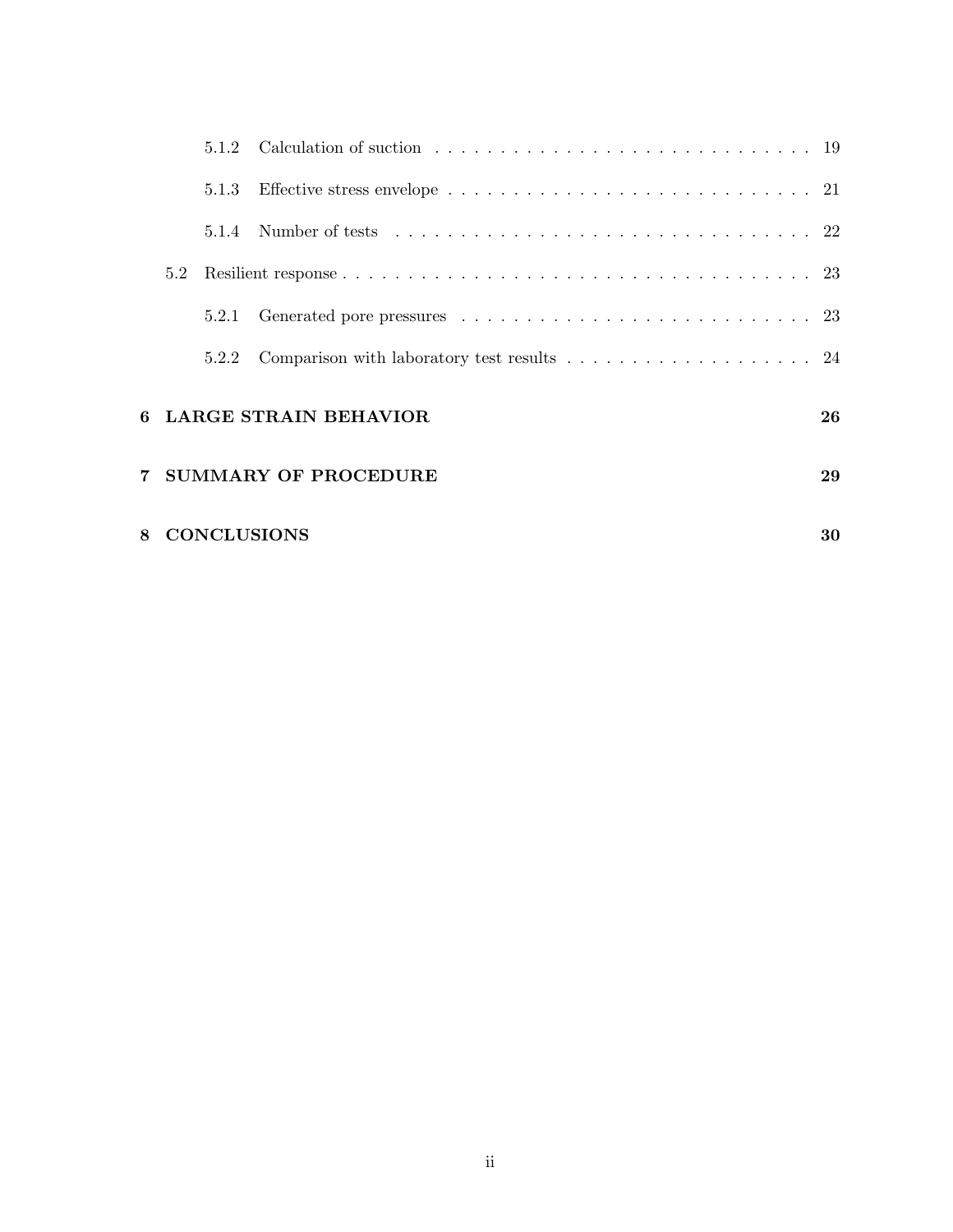# FIGURES

| 2.1     | Relationships between density, water content and saturation $\ldots \ldots \ldots \ldots$                        | $\overline{2}$   |
|---------|------------------------------------------------------------------------------------------------------------------|------------------|
| $3.1\,$ | Relation between $S_w$ and $\chi_w$ for some materials (Blight, 1961; Donald, 1961)                              | $\overline{4}$   |
| 3.2     | Hysteresis in the soil-water characteristic curve (Gonzalez and Adams, 1980).                                    | 5                |
| $3.3\,$ | Soil-water characteristic curves for some materials (Fredlund, 2000)                                             | $\boldsymbol{6}$ |
| $3.4\,$ | Soil suction at various densities for a low plasticity glacial till (Krahn and Fred-                             |                  |
|         |                                                                                                                  | 8                |
| 4.1     | Effective suction confinement as a function of water content using the Bishop                                    |                  |
|         | (1959) and proposed density-independent models $\dots \dots \dots \dots \dots \dots$                             | 12               |
| 4.2     | Density independent approximate soil-water characteristic curve<br>$\hfill\ldots\ldots\ldots\ldots$              | 12               |
| 4.3     | Effect of parameters $n_{1-3}$ on approximate soil-water characteristic curve                                    | 13               |
| 5.1     | Total stress failure envelopes for AB samples with flocculated structure $\phantom{1} \ldots \phantom{1} \ldots$ | 18               |
| 5.2     | Approximate soil-water characteristic curve for AB material                                                      | 19               |
| $5.3\,$ | Approximate soil-water characteristic curve for RAB material                                                     | 20               |
| 5.4     | Effective suction confinement at different relative compaction levels                                            | $21\,$           |
| $5.5\,$ | Effective stress failure envelopes for AB samples with flocculated structure $\ldots$ .                          | 22               |
| 5.6     |                                                                                                                  | 23               |
| 5.7     | Comparison of measured and predicted resilient modulus $\ldots \ldots \ldots \ldots$                             | 25               |
| 6.1     | Difference in post peak shear behavior for AB samples with different w and $\sigma_3$ .                          | 26               |
| 6.2     | Difference in behavior for RAB samples with different w and $\sigma_3 \approx 1$ atm                             | 28               |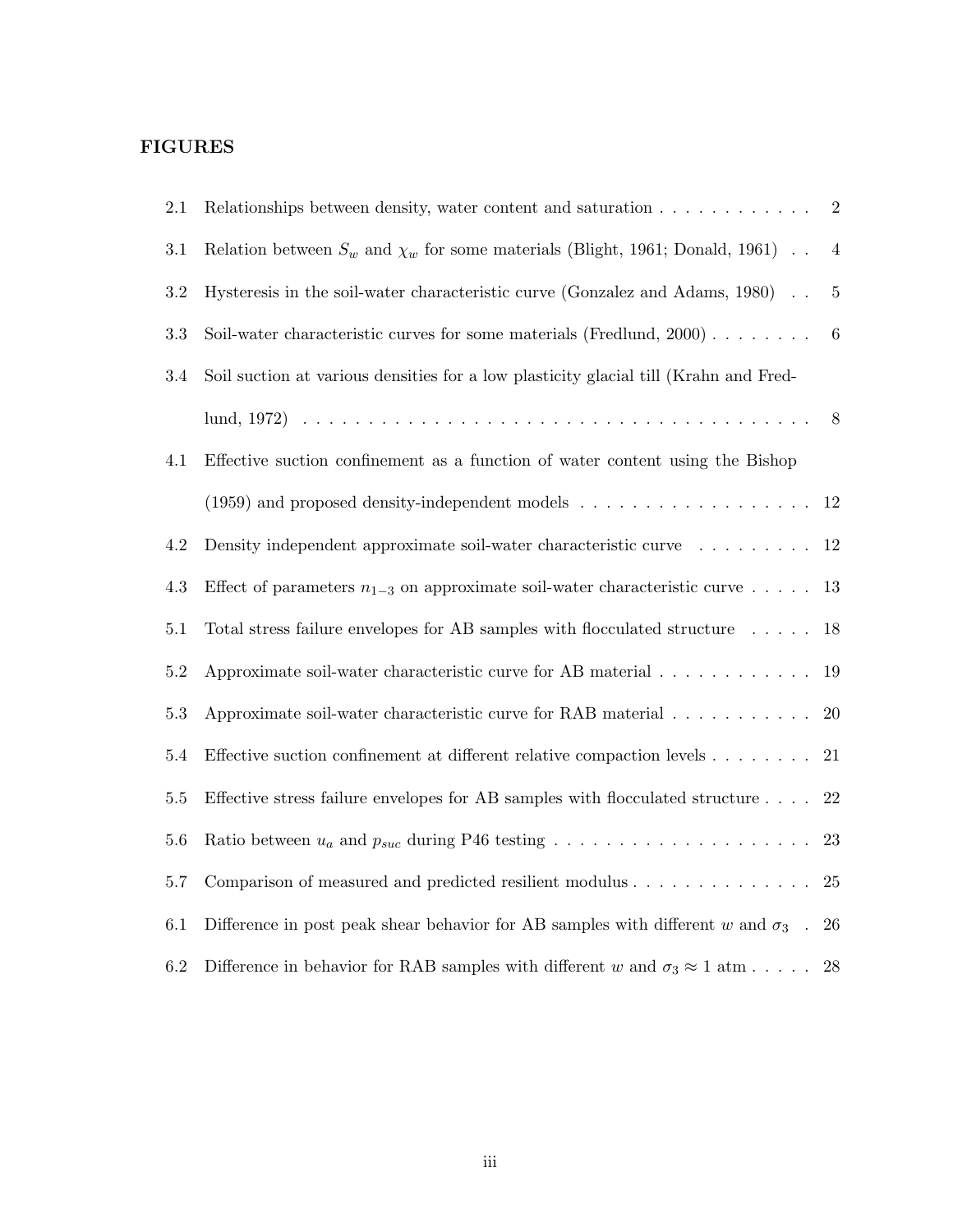# 1 INTRODUCTION

Effective stress in the presence of more than one pore fluid (liquid or gas) is more complicated than the situation where only one pore fluid is present. The behavior of completely dry and completely saturated materials is well understood, but the understanding of the unsaturated case is not as advanced. The pore fluid in granular pavement materials is normally a two phase system consisting of water and air, while other geotechnical engineering applications could include additional gas or liquid phases.

Water content has been shown to have a large effect on granular pavement material response (e.g. Theyse (2000)), but attempts to quantify this effect have mainly been through empirical methods. This document presents a mechanistic framework for normalizing the response of unsaturated granular pavement materials (UGPMs) that can be used in conjunction with an effective stress constitutive model to determine the response of UGPMs under typical field loading conditions. Although this is aimed specifically at UGPMs, the framework can be extended to other geotechnical applications where small deformations are anticipated. The framework is validated using laboratory test data from typical Caltrans Class 2 virgin aggregate base (AB) and recycled aggregate base (RAB) materials.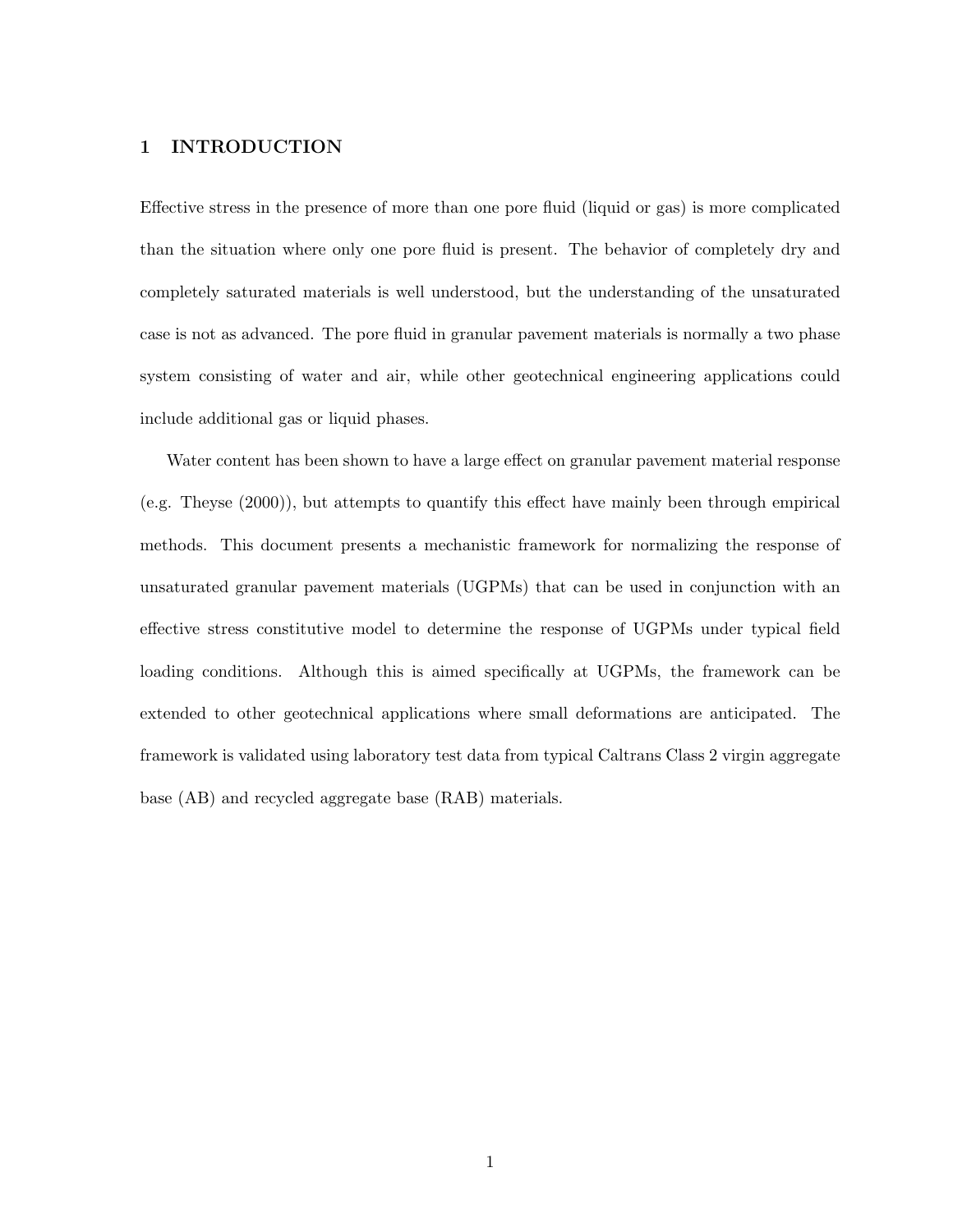# 2 PAVEMENT SATURATION CONDITIONS

Soil saturation  $(S_w)$  is defined as:

$$
S_w = \frac{V_{v,w}}{V_v} = \frac{w \, G_s}{e} \quad : \quad 0 \le S_w \le 1 \tag{2.1}
$$

where  $e$  is the void ratio,  $w$  is the gravimetric water content and  $G_s$  is the ratio of the soil particle density to water density. Gravimetric water contents in UGPMs are usually below 10% by mass of dry material, and dry soil unit weights  $(\gamma_{s,d})$  are typically between 2.0 and 2.3 (dry density of between 2.0 and 2.3 times that of water). The water saturation at different densities and water contents is illustrated in Figure 2, based on a  $G_s$  of 2.72. Included with the saturation curves is a typical compaction curve for the virgin aggregate base (AB) material used for this research (compaction according to CTM-216 (CTM, 2000)).



Figure 2.1: Relationships between density, water content and saturation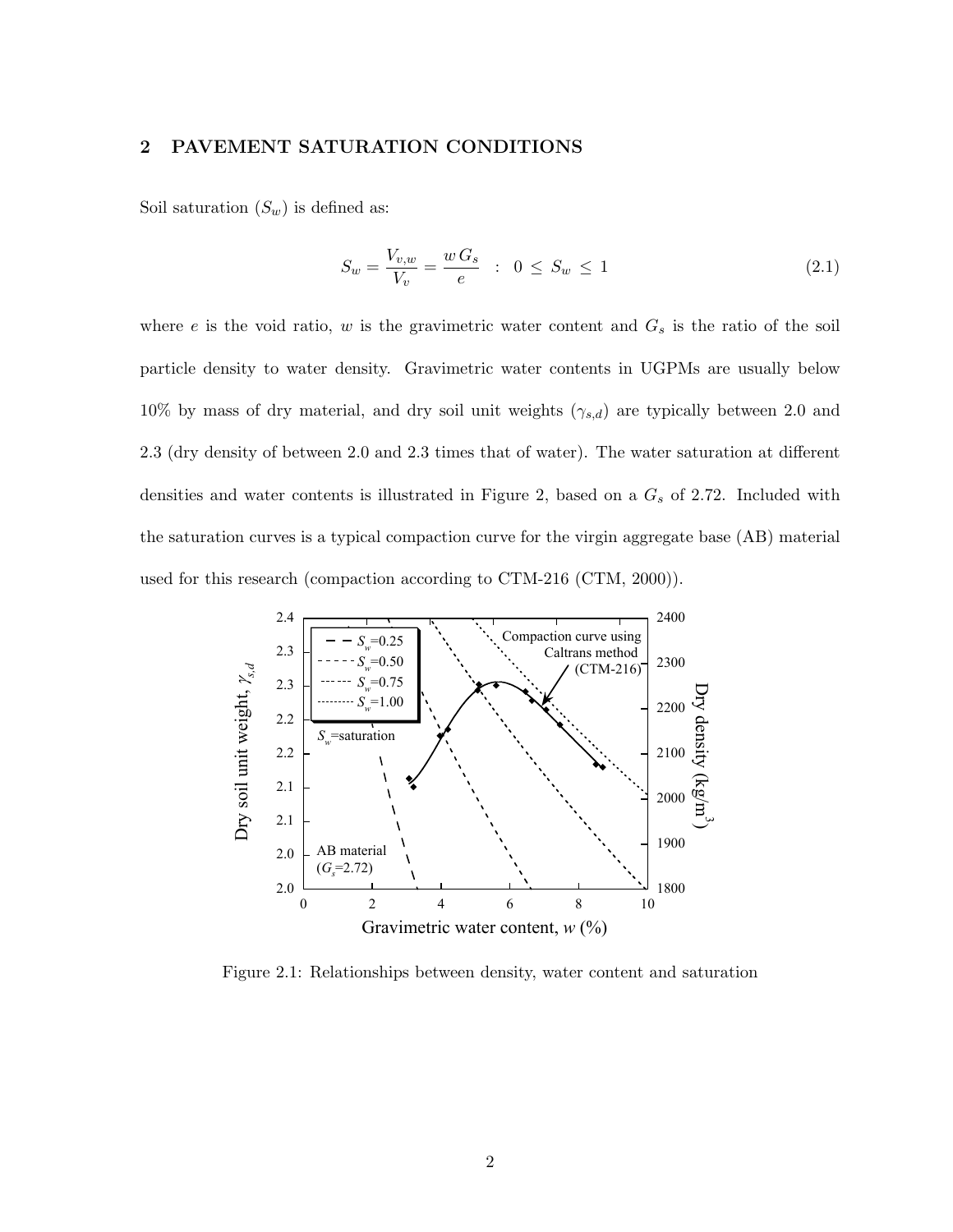# 3 THEORETICAL BASIS

#### 3.1 Effective stress for unsaturated soils

The behavior of unsaturated soils is more complex than the completely saturated or completely dry case because of the difference in compressibility of the pore fluid phases, and because of the internal matric suction caused by water surface tension on a curved interface. For mathematical simplicity, the proposed framework uses an additive approach with the pore air pressure calculated using the pore fluid compressibility, and the pore water pressure calculated using the matric suction and the pore air pressure. This approach requires a modified effective stress relation that was originally proposed by Bishop (1959), and includes the net normal stress  $(\sigma - u_a)$  and matric suction  $(u_a - u_w)$  as two stress state parameters:

$$
\sigma' = (\sigma - u_a) + \chi_w (u_a - u_w)
$$
  
=  $(\sigma - u_a) + p_{suc}$  (3.1)

where  $\sigma'$  is the effective stress,  $\sigma$  is the total stress,  $\chi_w$  is Bishop's parameter,  $u_a$  and  $u_w$  are the pore air and pore water pressures, and  $p_{suc} = \chi_w(u_a - u_w)$  is the effective suction confinement. According to conventional geotechnical practice, only normal stresses are influenced by pore pressures, and the pore fluid cannot support shear. Equation 3.1 is used by Craig (1992), Khalili and Khabbaz (1998) and Zienkiewicz et al. (1999), but other researchers (e.g. Muraleetharan and Wei (1999)) have shown that Equation 3.1 is valid only under certain conditions, mainly because  $\chi_w$  depends primarily on the saturation, but also on the material, compaction procedures and stress path. This parameter has the same limits as saturation  $(0 \leq \chi_w \leq 1)$  and is equal to the saturation for the completely dry and completely saturated cases. The relationship between  $S_w$  and  $\chi_w$  for a number of materials is illustrated in Figure 3.1.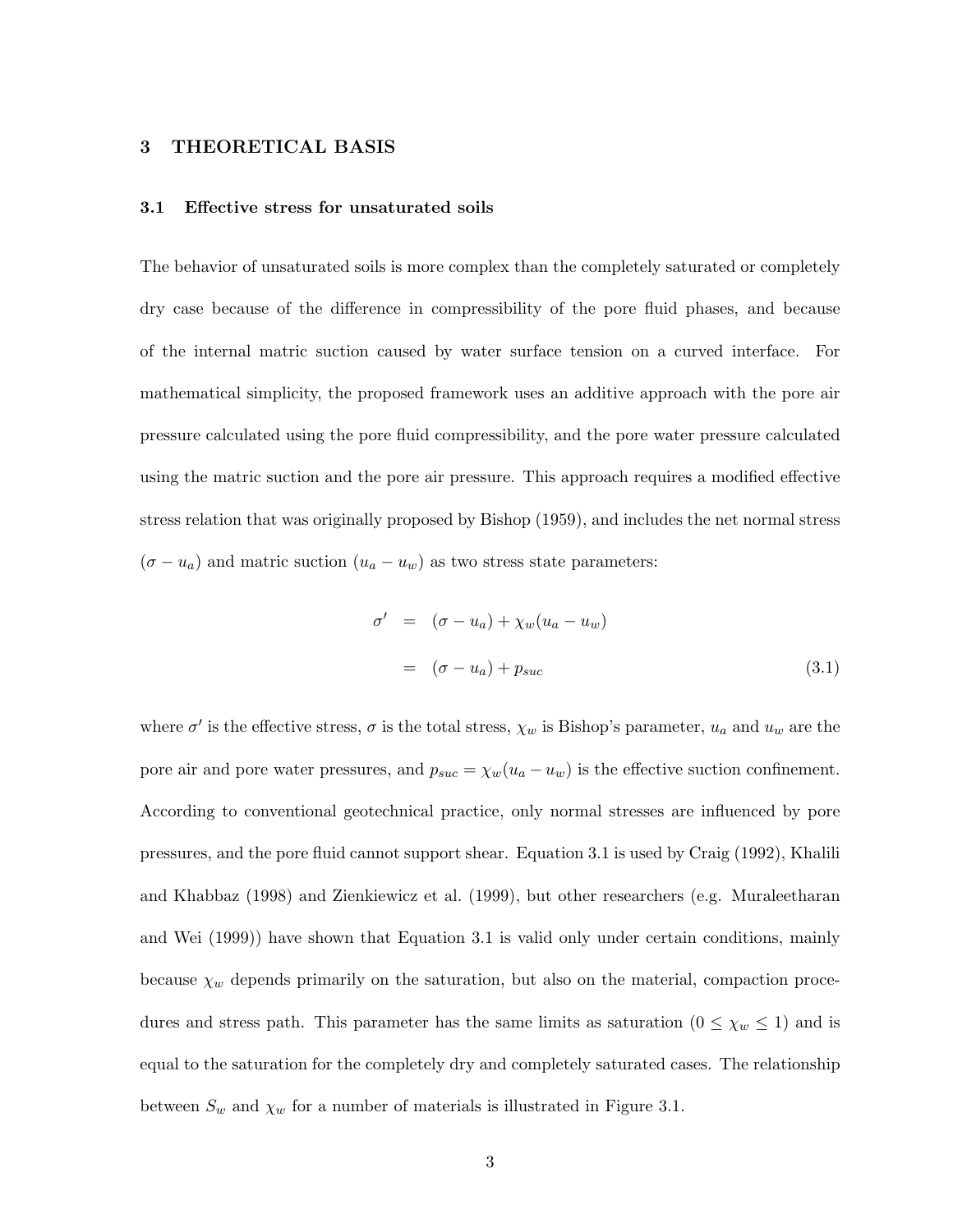

Figure 3.1: Relation between  $S_w$  and  $\chi_w$  for some materials (Blight, 1961; Donald, 1961)

There is a lack of data at very low saturation, and the form of the relation in this range is not well understood. This is of little consequence to UGPM modelling as these low saturation levels are unlikely to be encountered under field conditions. In order to obtain  $p_{suc}$  for an unsaturated soil (Equation 3.1),  $\chi_w$  from Figure 3.1 must be multiplied with  $(u_a-u_w)$ , ensuring  $p_{suc} \leq (u_a - u_w).$ 

## 3.2 Matric suction

# 3.2.1 Components of soil suction

The matric suction is the component of total soil suction equal to the difference in air and water pressure, generated by water surface tension on a curved interface. This matric suction is what allows sand castles to stand with vertical slopes while the sand is damp, but not when it is completely saturated or completely dry. Total soil suction is made up of the matric and osmotic components:

$$
\psi = (u_a - u_w) + \pi \tag{3.2}
$$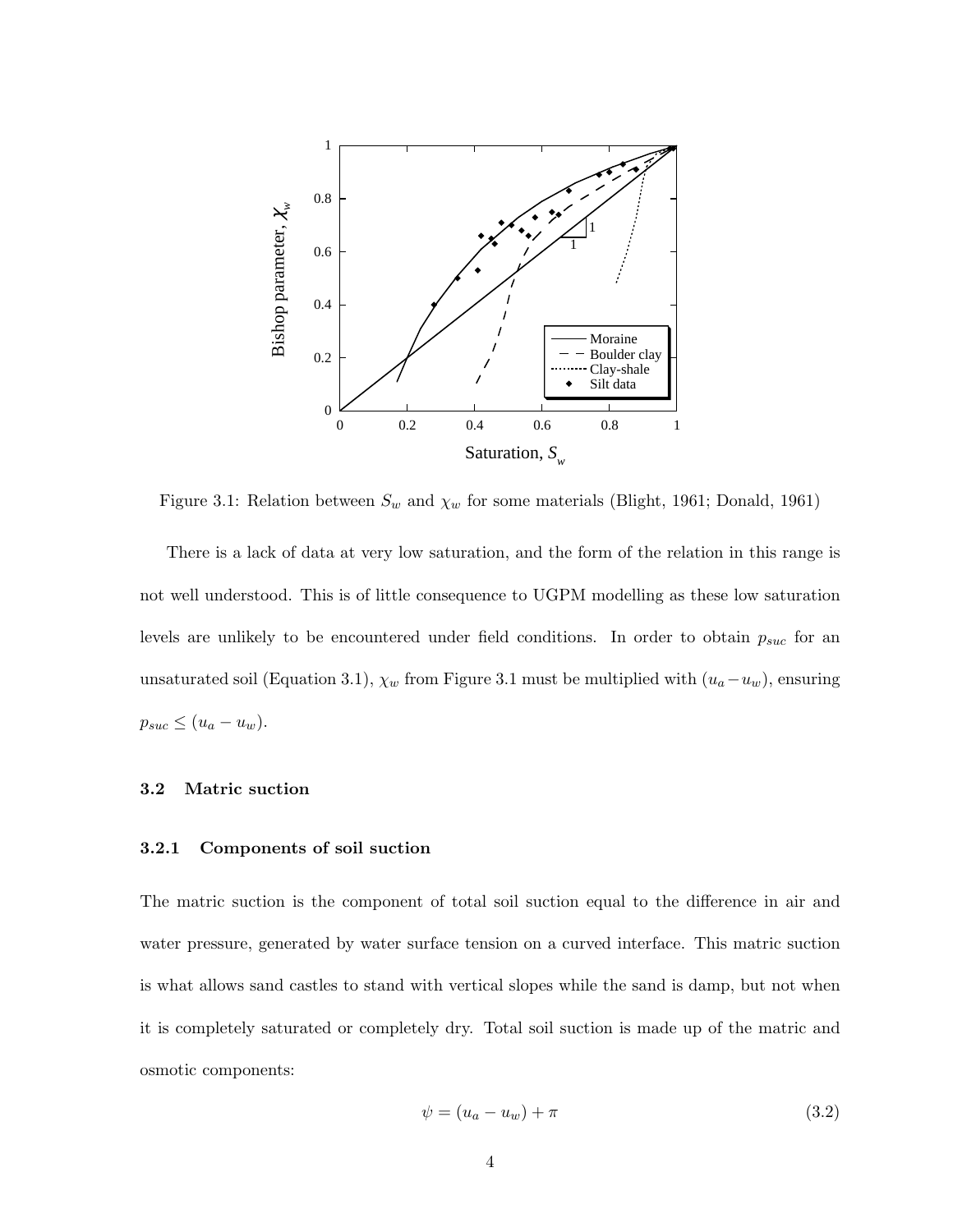where  $\psi$  is the total soil suction and  $\pi$  is the osmotic suction. The osmotic suction has negligible effect on effective stress, and the matric suction is therefore the portion of total suction influencing effective stress in soils (Fredlund and Rahardjo, 1993).

The relation between matric suction and water content is referred to as the soil-water characteristic curve. Although, there is hysteresis in the soil-water characteristic curve between wetting and drying cycles, this is typically ignored in geotechnical engineering applications. This approach may not, however, be acceptable for pavement engineering applications where near-surface confining stresses are low. An example of a soil-water characteristic curve for a fine sand, showing the hysteresis observed during wetting and drying cycles is illustrated in Figure 3.2 (Gonzalez and Adams, 1980).



Figure 3.2: Hysteresis in the soil-water characteristic curve (Gonzalez and Adams, 1980)

The shape of the soil-water characteristic curve is highly dependent on the material type and Figure 3.3 shows typical curves for different soils (Fredlund, 2000).

A number of equations have been proposed to describe the soil-water characteristic curve. An example is the empirical equation proposed by Van Genuchten (1980) that requires only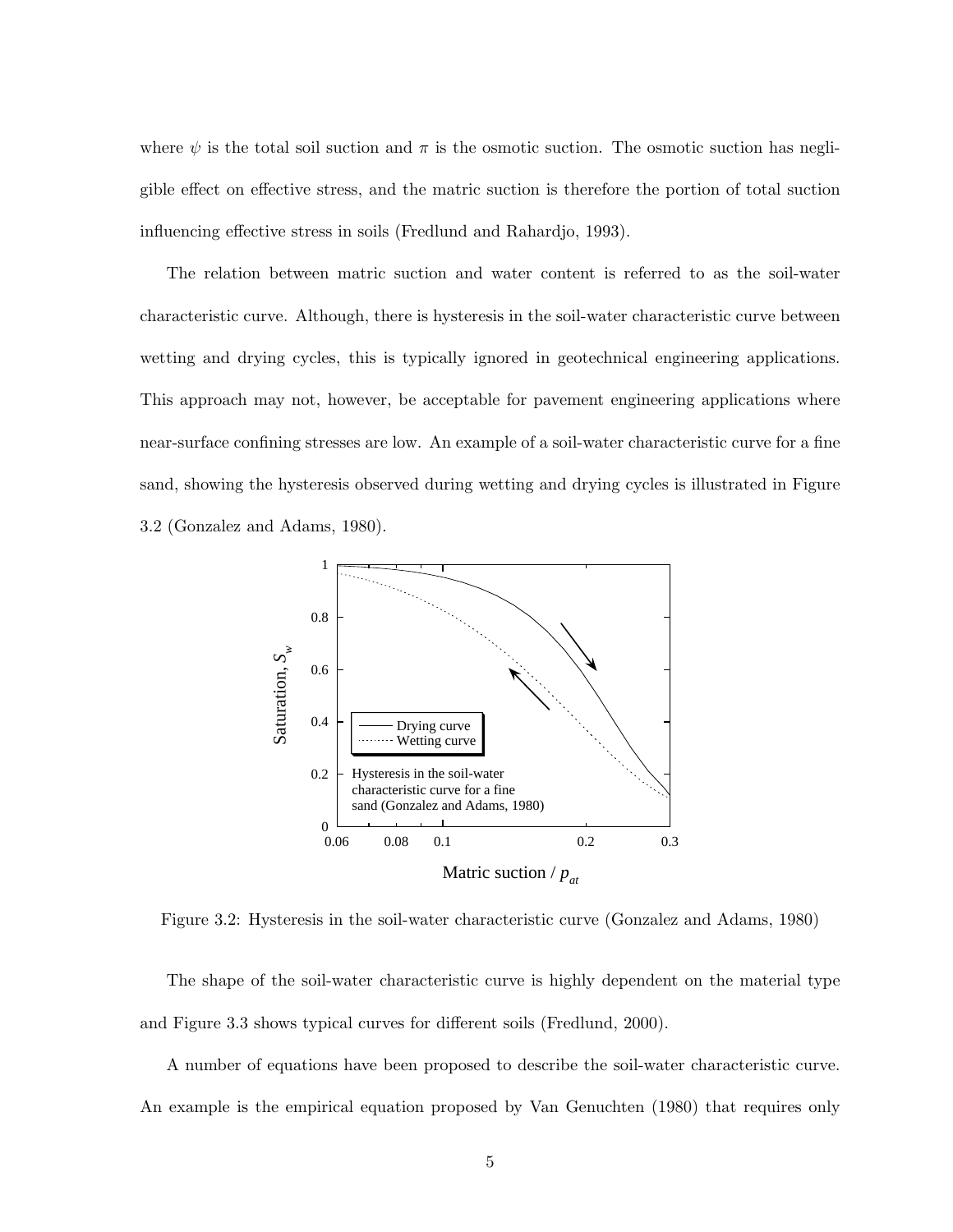

Figure 3.3: Soil-water characteristic curves for some materials (Fredlund, 2000)

three parameters, and can be easily re-written to give a closed form solution for either water content as a function of matric suction, or matric suction as a function of water content. It gives similar results to other, more complicated models within the range of saturation likely for UGPMs:

$$
(u_a - u_w)/p_{at} = v_1 (S_w^{v_2} - 1)^{v_3}
$$
\n(3.3)

where  $p_{at}$  is atmospheric pressure and  $v_{1-3}$  are regression constants.

# 3.2.2 Suction measurement

It is fairly inexpensive to obtain the soil-water characteristic curve experimentally using a variety of techniques, but some of these methods require specialized equipment (Fredlund and Rahardjo, 1993). The simplest is the filter paper method that uses the principle that suction in a piece of filter paper (usually Whatman  $\#42$ ) and the soil will achieve equilibrium if placed together in a sealed container. If the filter paper is placed in contact with the soil the matric suction is obtained, and if the filter paper and soil are not in contact (but still in the same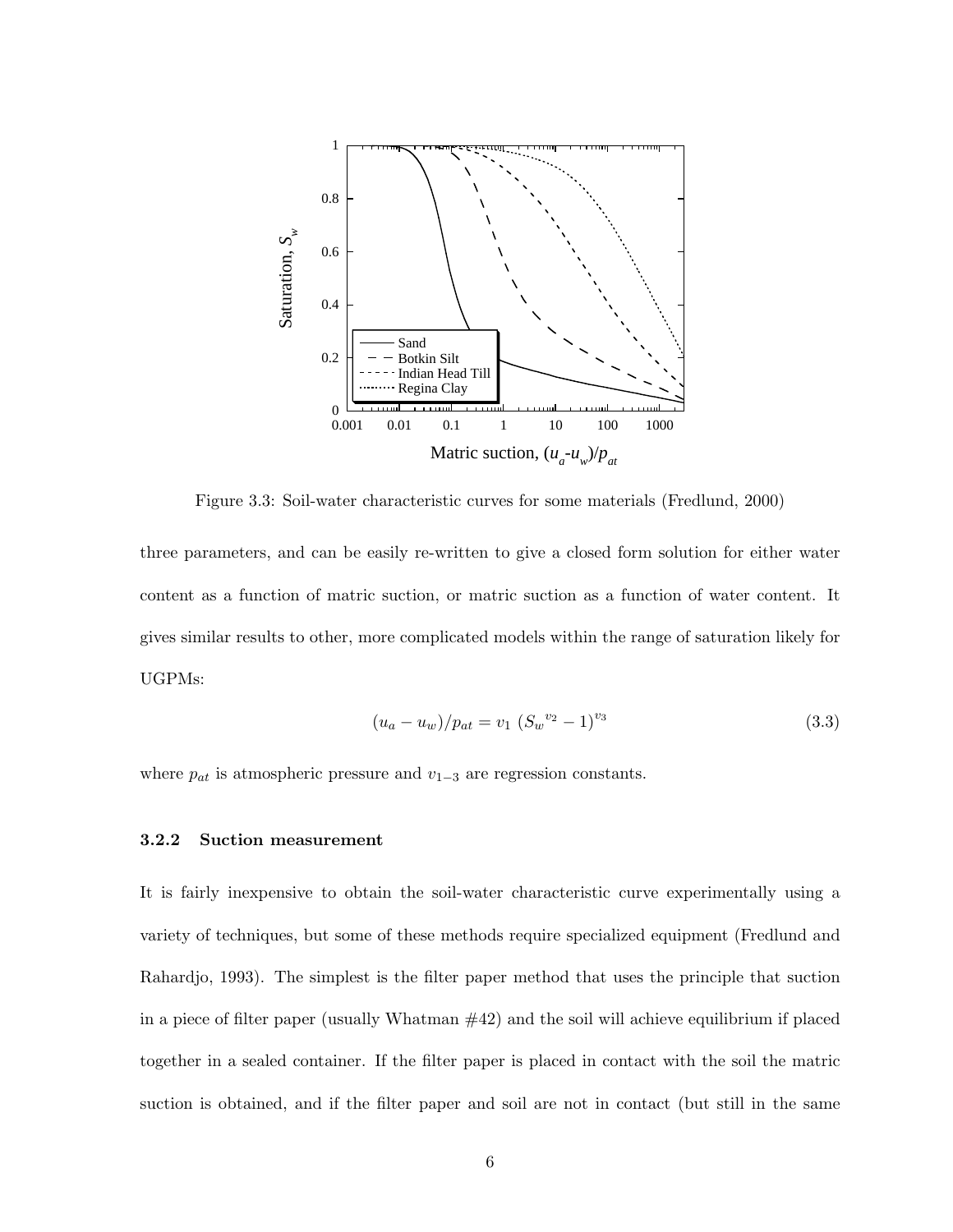airtight container), total suction is measured. After achieving equilibrium, the water content of the soil and filter paper are obtained and the suction in the soil can be calculated using a relation between filter paper water content and suction. Approximate, bi-linear suction versus water content relationships for Whatman #42 and some other filter papers have been determined (Swarbrick, 1995). While the principle and test procedure for the filter paper method are fairly simple, it is not particularly accurate for measuring either matric or total suction.

There are empirical relations that link matric suction to material properties (e.g. Fredlund et al. (2000)), but these have not been sufficiently verified for UGPMs, where matric suction could supply a large portion of the effective confinement.

# 3.2.3 Effect of density

Soil suction has been shown to be largely independent of material density in the medium to low saturation range. For this reason, the soil-water characteristic curve is often presented as a function of w instead of saturation (as shown in Figure 3.3). Total and matric suction as a function of water content for a low plasticity glacial till (Plasticity Index  $= 16.9$ ), compacted to different densities  $(\gamma_{s,d})$  is illustrated in Figure 3.4.

While the soil-water characteristic curve is independent of density at medium to low saturation, this is not the case at high saturation levels as denser samples will become completely saturated  $((u_a - u_w) \rightarrow 0)$  at lower water contents than for looser samples.

The relation proposed by Van Genuchten (1980) (Equation 3.3) and most other equations describing the soil-water characteristic curve are based on saturation and thereby ensure  $(u_a$  $u_w$ )  $\rightarrow$  0 as  $S_w \rightarrow$  1. While this allows realistic modelling of behavior at high saturation levels, the dependence on saturation results in a density dependence in the mid to low saturation range, and the model regression parameters are therefore only valid for a certain density. This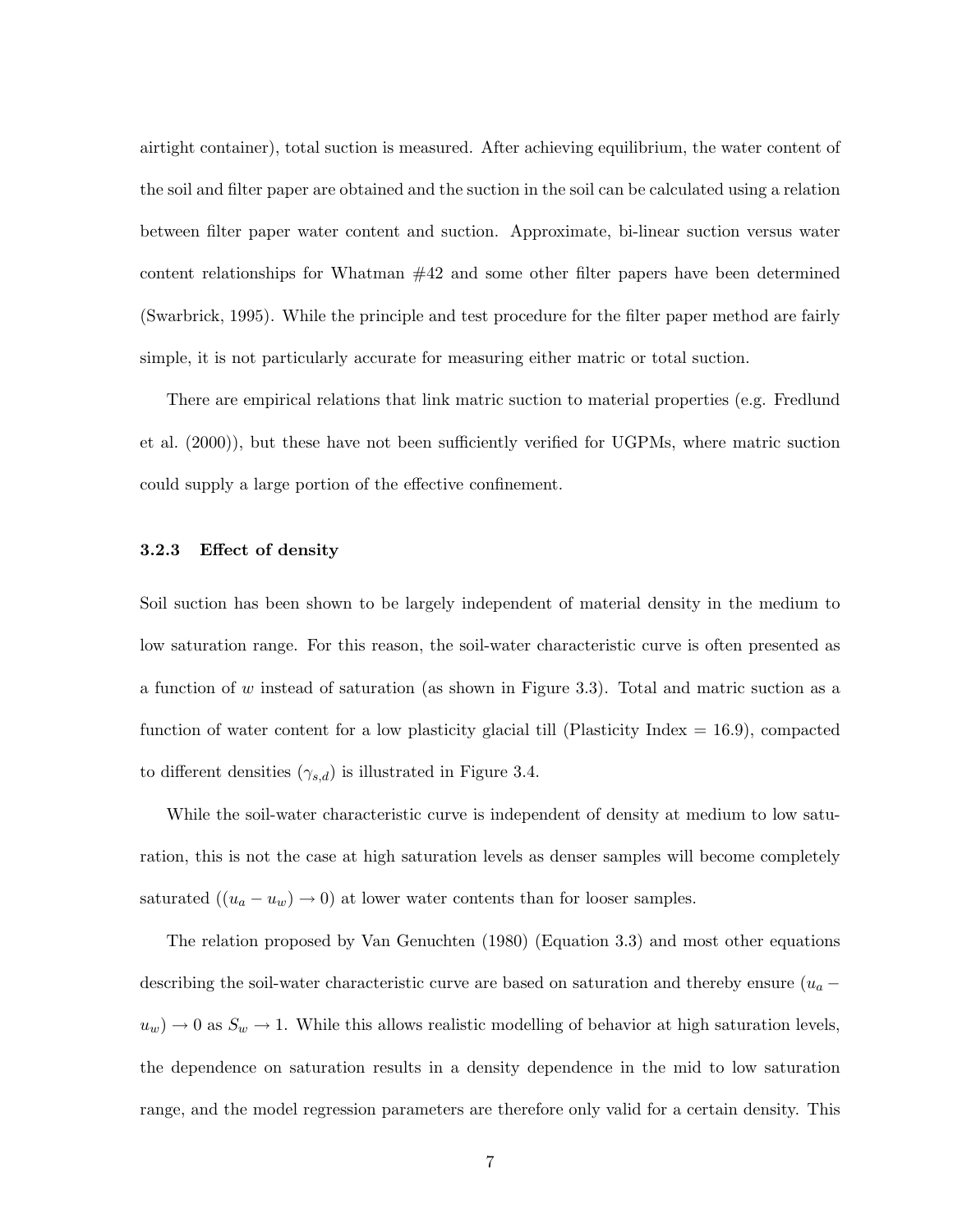

Figure 3.4: Soil suction at various densities for a low plasticity glacial till (Krahn and Fredlund, 1972)

is a limitation of existing models, and a density-independent relationship is therefore proposed (see later).

# 3.3 Compressibility of pore fluid

The pore fluid in an UGPM is usually a mix of air and water. While water is often considered incompressible in geotechnical engineering, this is not strictly correct. The compressibility of water is, however, very low compared to that of air in the range of pressures in pavement and most geotechnical applications. If the pore fluid drains freely, its compressibility is not important as any generated pore pressures will dissipate.

For undrained loading, pore air pressures will be generated if there are volumetric deformations and the change in pore air pressure can then be calculated using the change in pore air volume and Boyle's law for an ideal gas. The volume of air dissolved in the water can be calculated using Henry's law and is approximately  $2\%$  of the volume of water at  $20^{\circ}$ C (Moran and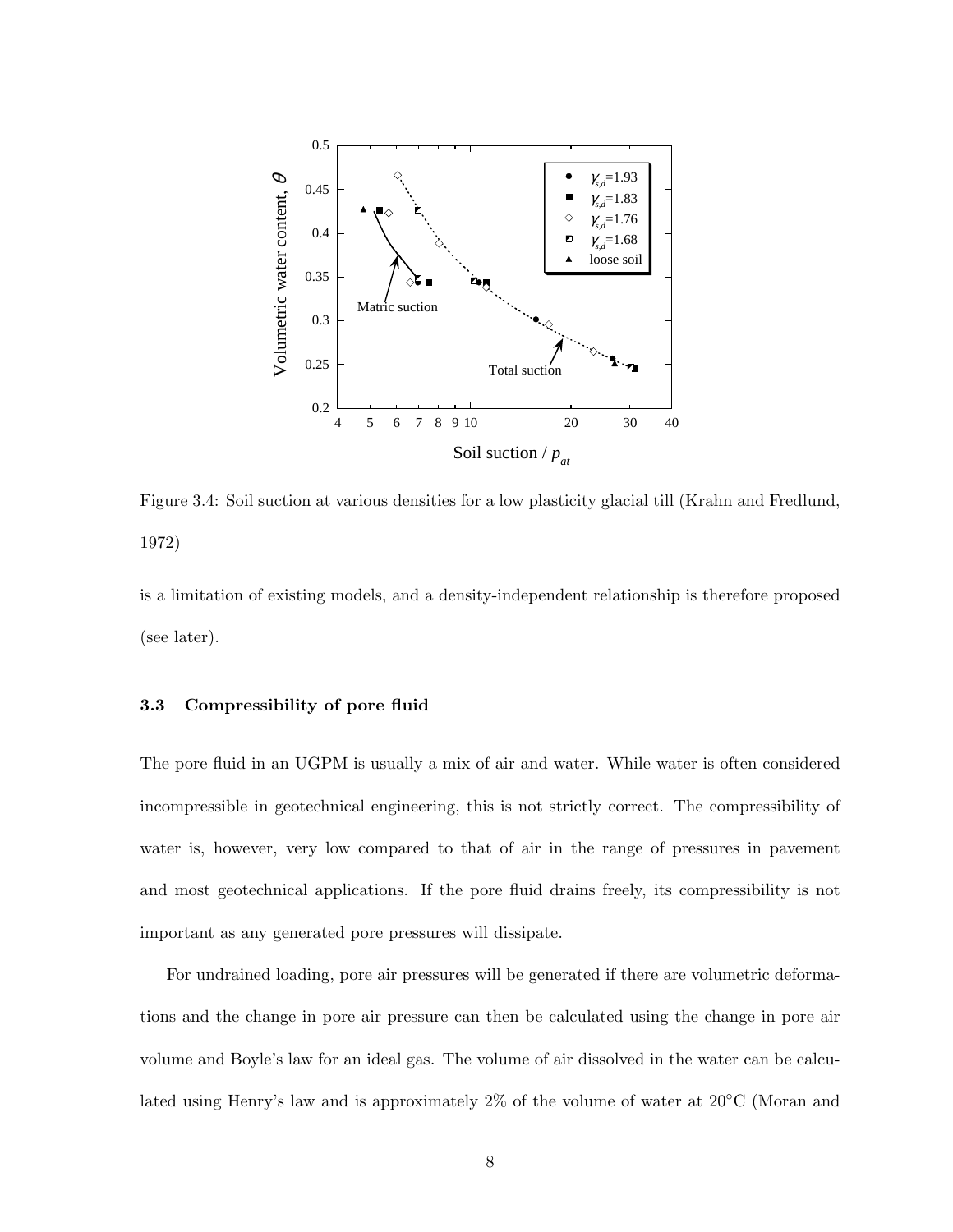Shapiro, 1996). Increasing the air pressure will increase the mass of air dissolved in the water. Because of the low pore air pressures and small volumetric deformations during a single load cycle on UGPMs, it is possible to use a simplified approach where water is considered incompressible relative to air. For undrained loading of an unsaturated soil at constant temperature, Boyle's law can be written as:

$$
u_a = (u_{ao} + p_{at})\frac{e_o + (h-1)wG_s}{e + (h-1)wG_s} - p_{at}
$$
\n(3.4)

where  $u_{ao}$  is the initial pore air pressure,  $e_o$  is the initial void ratio, and h is the volumetric coefficient of solubility (approximately 0.02 at 20◦C (Moran and Shapiro, 1996)). For undrained loading, the value for  $u_a$  from Equation 3.4 can be substituted into Equation 3.1 to obtain the effective stress. As volumetric strains depend on effective stress and vice-versa, an iterative solution is required.

As  $wG_s \to e$  (full saturation),  $(u_a - u_w) \to 0$  (i.e.  $u_a \to u_w$ ), and the effective stress relationship can be written in its conventional form for saturated soils:

$$
\sigma' = \sigma - u_w \tag{3.5}
$$

The transition from unsaturated conditions (Equation 3.1) to fully saturated conditions (Equation 3.5) indicates an immediate increase in pore pressures for samples undergoing compressive volumetric strains. While a large increase is noted during laboratory testing of soils approaching full saturation, it is not immediate. This is likely a result of sample scale where the pore air is not uniformly distributed in real samples close to full saturation. This is of little consequence for pavement engineering applications as a conservative estimate of full saturation should be used if saturation levels approach 1.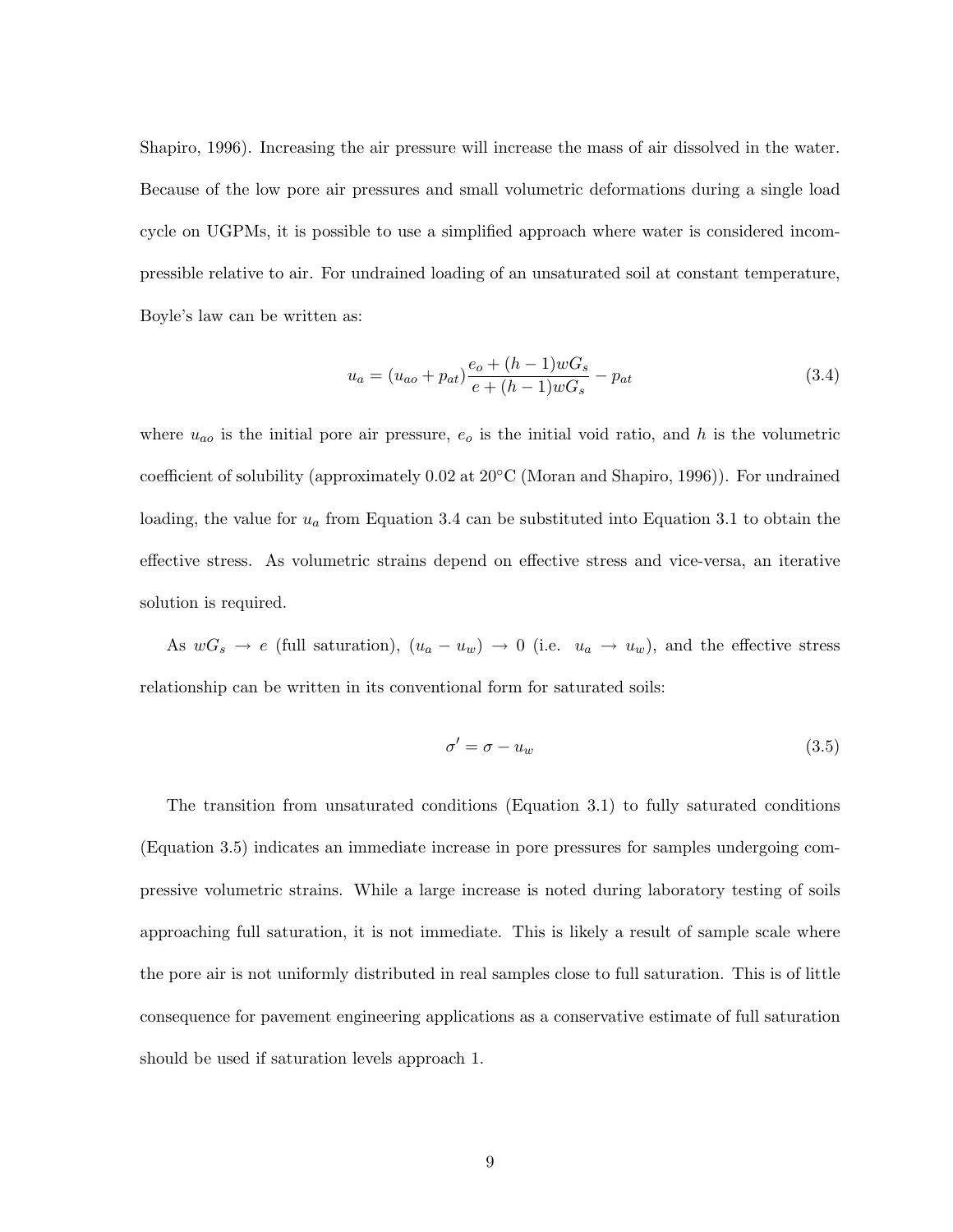# 4 NORMALIZING THE RESPONSE OF UNSATURATED GRANULAR PAVEMENT MATERIALS

Normalizing the response of UGPMs will enable calculation of effective stress at a range of water contents. This can then be included with an effective stress constitutive model to predict behavior of UGPMs under field loading conditions.

# 4.1 Effective stress

In order to normalize the response of the material, the Bishop's effective stress relationship for unsaturated soils (Equation 3.1) is used.

#### 4.1.1 Suction

Most pavement engineering laboratories do not have the equipment required to directly measure the soil-water characteristic curve. Even if this curve is known, the the effective suction confinement  $(p_{suc})$  is required rather than the matric suction and this requires  $\chi_w$  (Figure 3.1) to be known as a function of saturation, stress path and density. The hysteresis in the soil-water characteristic curve (Figure 3.2) also limits the accuracy of this approach. Because all these factors increase uncertainty in effective stress prediction, a procedure is proposed where  $p_{suc}$  is back-calculated from monotonic shear tests on soils. The relationship between water content and  $p_{suc}$  can then be included with an effective stress constitutive model to predict the behavior of UGPMs at different water contents and stress states.

Khalili and Khabbaz (1998) summarized a number of laboratory studies on different materials that indicated the relation between  $\chi_w$  and  $(u_a - u_w)$  is linear in log-log space at medium to low saturation levels. If this relation is combined with the Van Genuchten (1980) equation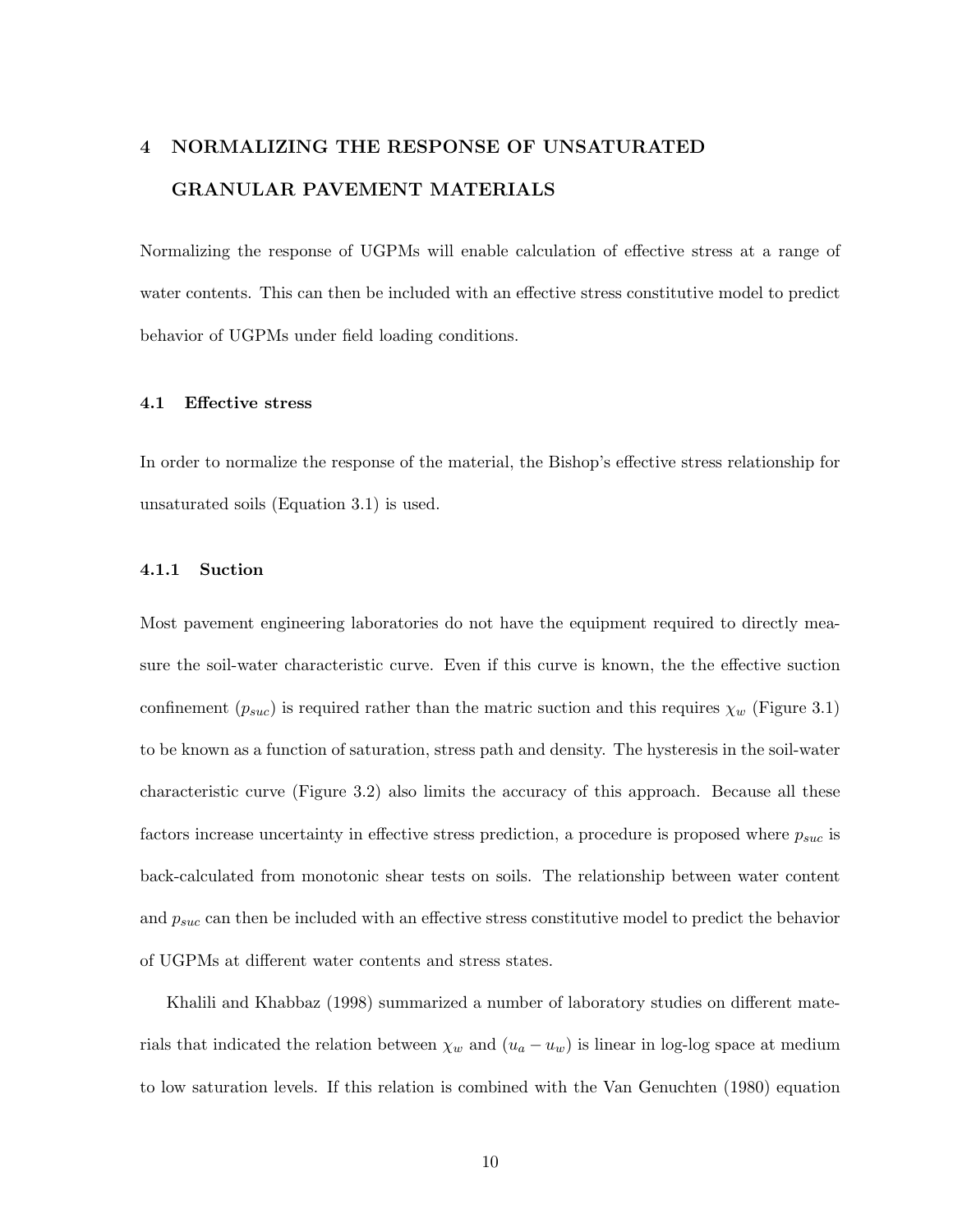for the soil-water characteristic curve (Equation 3.3), it indicates the relation between  $w$  and  $p_{suc}$  (or  $S_w$  and  $p_{suc}$ ) is also linear in log-log space at intermediate and low saturation levels. The following equation is therefore proposed for  $p_{suc}$ :

$$
\frac{p_{suc}}{p_{at}} = \frac{wG_s}{e} n_1 \left(\frac{1}{(wG_s)^{n_2}} - \frac{1}{e^{n_2}}\right)^{n_3/n_2} \tag{4.1}
$$

where  $n_{1-3}$  are regression parameters. Equation 4.1 has density-independent model parameters and predicts a linear relation in log-log space at intermediate and low saturation levels, and includes a smooth transition to  $p_{suc} = 0$  at full saturation. Data for the Bishop (1959) model (Equation 3.1) was obtained by multiplying the matric suction with the  $\chi_w$  data for the silt materials in Figures 3.3 and 3.1 and this is compared to Equation 4.1 in Figure 4.1. Although it is possible to present this data in terms of saturation, in order to calculate the model parameters and to present the data in a form consistent with the rest of this document, an assumption of  $e = 0.5$  was used. As shown, the proposed density-independent model (Equation 4.1) has a very good correlation with the data, and confirms the linear relation between  $w$  and  $p_{suc}$  at intermediate and low saturation levels.

As shown, Equation 4.1 does not require  $(u_a-u_w)$  or  $\chi_w$ , but instead calculates the combined effect. It is not possible to directly separate these two parameters, but an approximate soilwater characteristic curve can be calculated by assuming  $\chi_w = S_w$ , leading to the following relationship:

$$
\frac{(u_a - u_w)}{p_{at}} \approx n_1 \left(\frac{1}{(wG_s)^{n_2}} - \frac{1}{e^{n_2}}\right)^{n_3/n_2} \tag{4.2}
$$

Equation 4.2 describes a family of approximate soil-water characteristic curves for different densities (different values of  $e$ ), as illustrated in Figure 4.2. The model is characterized by a limiting suction curve (LSC) that is able to describe the density independent matric suction in the mid to low saturation ranges (Figure 3.4), but still ensures the matric suction tends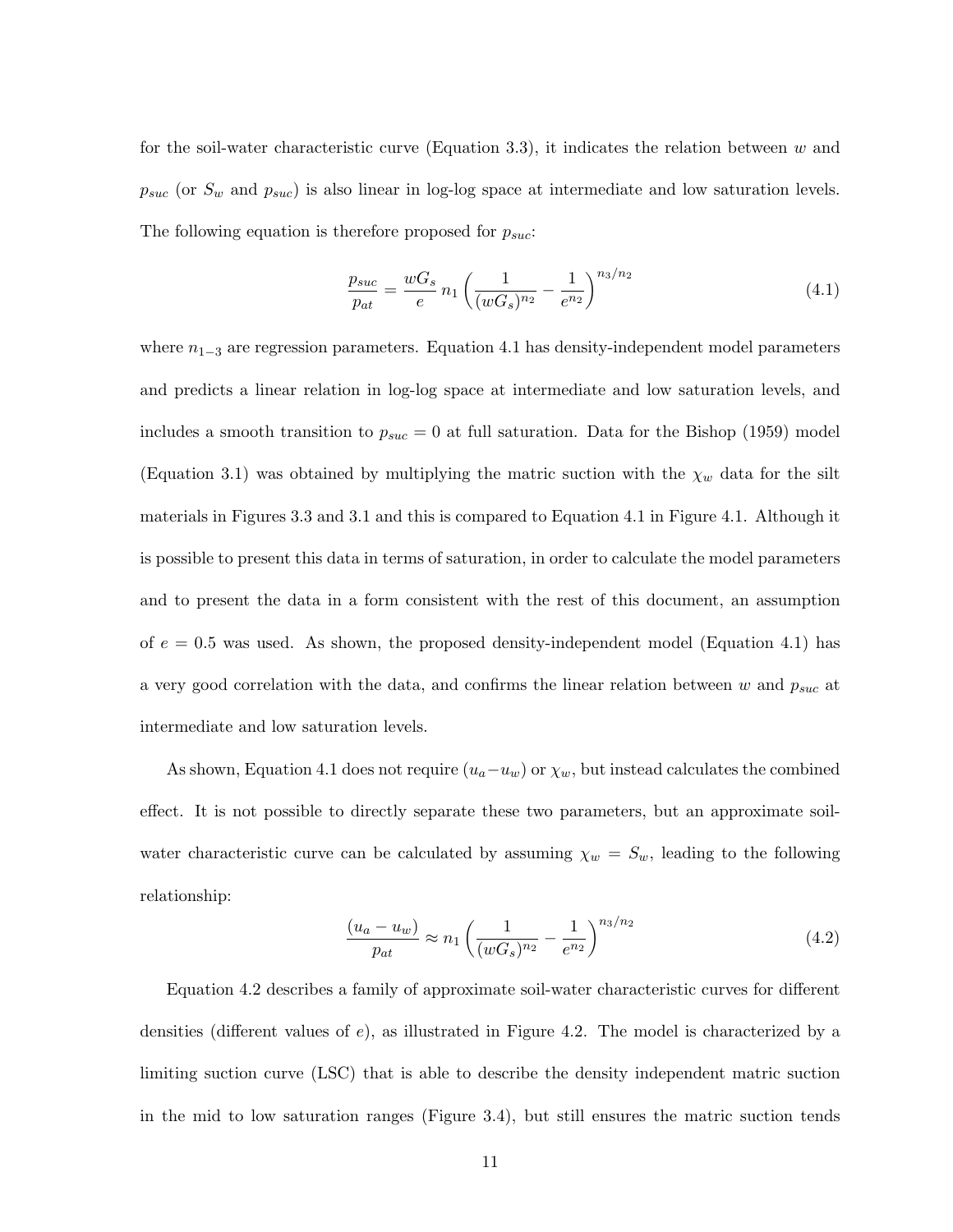

Figure 4.1: Effective suction confinement as a function of water content using the Bishop (1959) and proposed density-independent models



Figure 4.2: Density independent approximate soil-water characteristic curve

to zero as full saturation is approached. This overcomes the limitation of density dependence of previous models (e.g. Equation 3.3 (Van Genuchten, 1980)), enabling the the behavior at different water contents and densities to be quantified without requiring new model parameters.

Assuming e,  $G_s$  and w are known, only three parameters  $(n_{1-3})$  are required to determine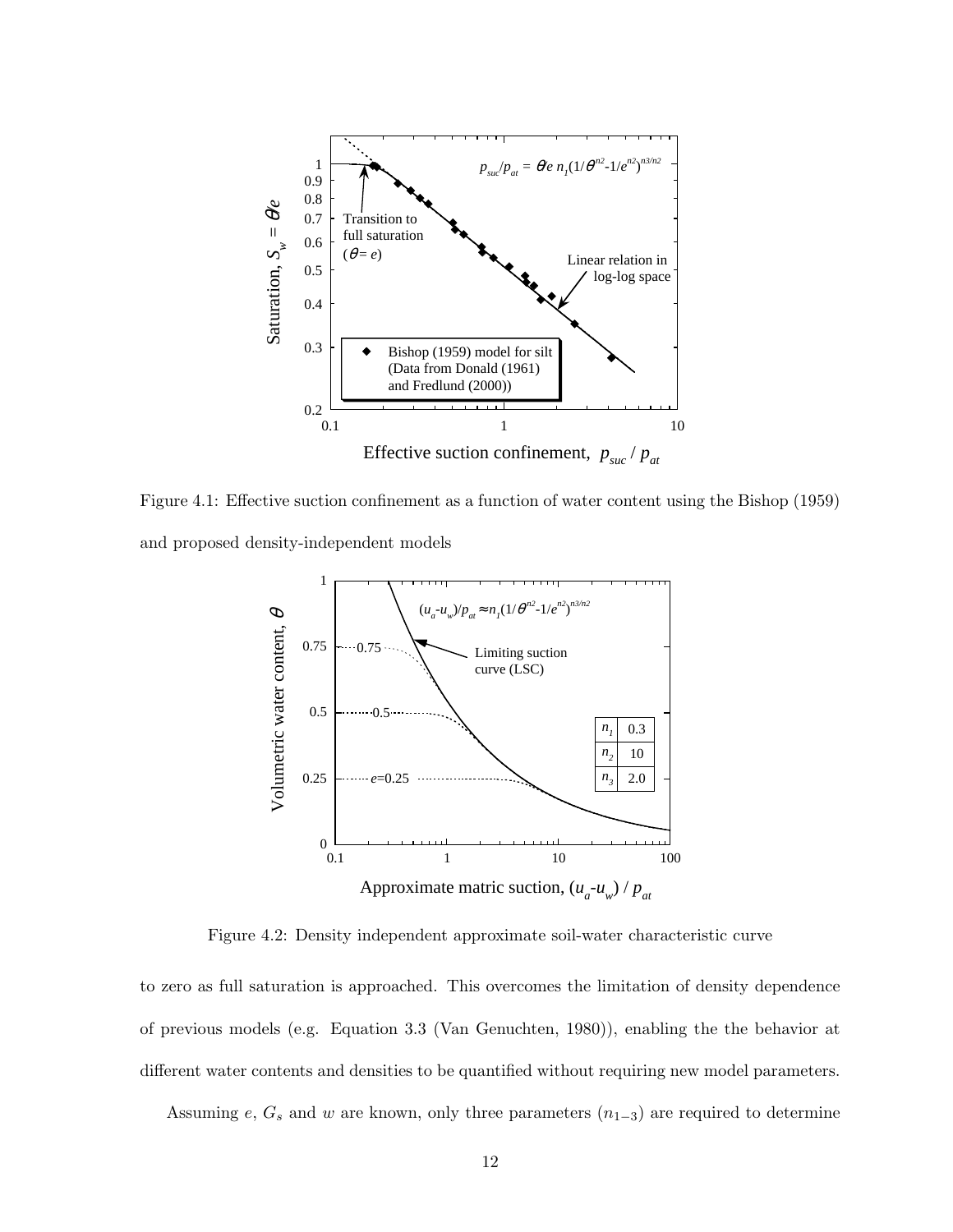the effective suction confinement over the range of densities and moisture conditions likely to be encountered in UGPMs. The approximate matric suction tends to zero as  $wG_s \to e$  (full saturation), and to the unique LSC as  $w$  decreases (see Figure 3.4). The LSC describes the maximum suction at a particular water content, regardless of density. The effect of  $n_{1-3}$  is best visualized in log-log space, instead of the log-linear space often used for the soil-water characteristic curve, and this is illustrated in Figure 4.3.



Figure 4.3: Effect of parameters  $n_{1-3}$  on approximate soil-water characteristic curve

As shown, the parameter  $n_1$  gives the intercept of the LSC at  $wG_s=1$ , and varying this parameter shifts the curve left or right. The parameter  $n_3$  gives the slope of the LSC in log-log space with the value of  $n_3$  equal to the ratio of log scale changes in matric suction to log scale changes in  $wG_s$ . The parameter  $n_2$  controls the transition to full saturation with Equation 4.2 predicting a bi-linear relation as  $n_2 \to \infty$ .

As mentioned earlier, Equation 4.1 is a simplified form of the Bishop (1959) equation and therefore has the same limitation of stress path dependence. Back-calculating  $p_{suc}$  from laboratory shear test data does have a number of advantages over the conventional approach of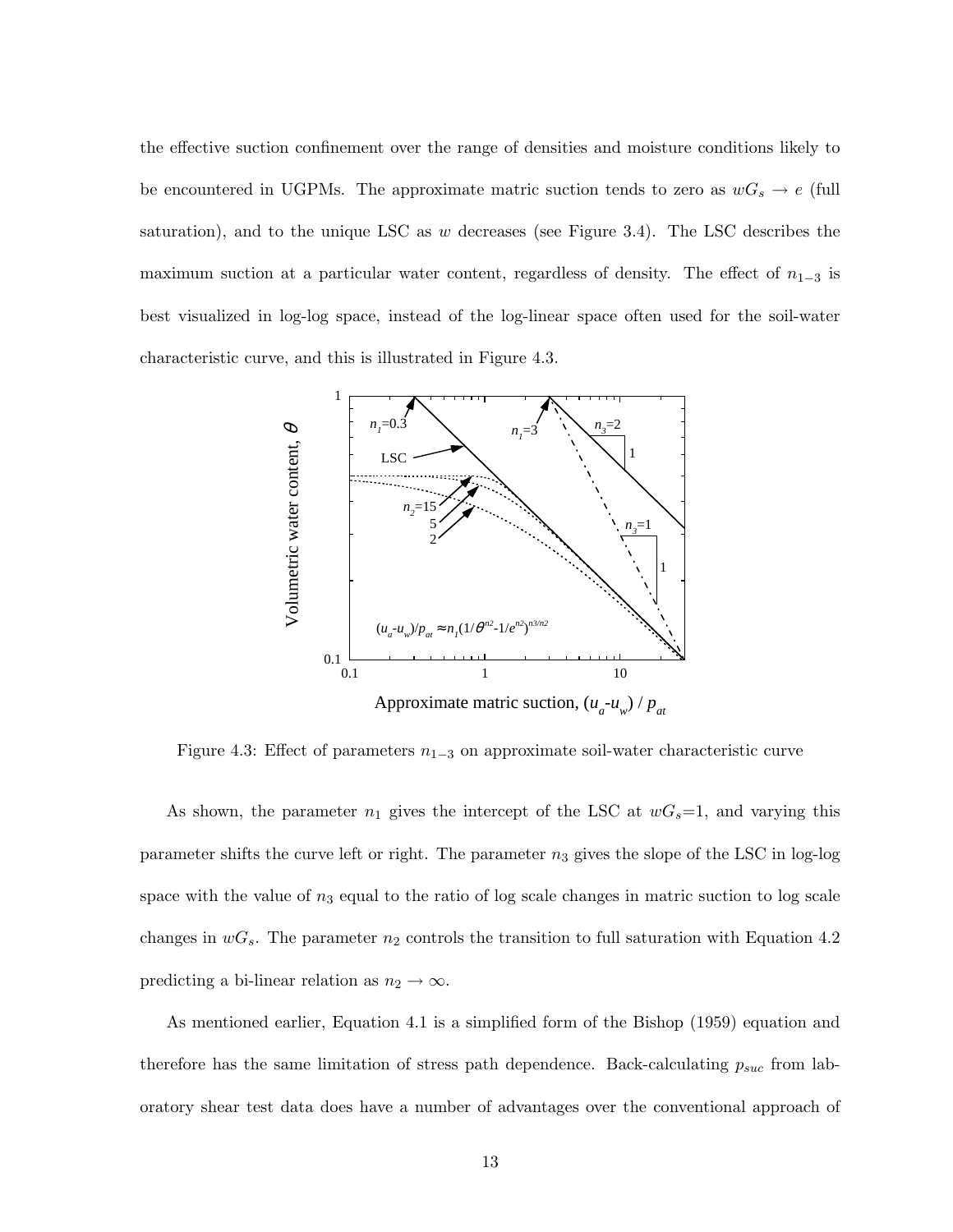measuring  $(u_a - u_w)$  and  $\chi_w$ , and multiplying them to obtain  $p_{suc}$ . If the laboratory tests are performed at similar conditions to those expected in the field, the back-calculation procedure will minimize the effect of hysteresis in the soil-water characteristic curve, and minimize the effect of the stress path dependence of  $\chi_w$ . In addition, no specialized laboratory equipment is required for the measurement of  $(u_a - u_w)$  and  $\chi_w$ .

#### 4.1.2 Generated pore pressures

No pore air pressure will be generated during drained loading, and the pore air pressures generated during undrained loading can be calculated using Equation 3.4. This requires measurement of volumetric strains, a procedure that is complicated if monotonic shearing results in volume changes along a single failure plane. Although pore air pressures generated during monotonic shearing of UGPMs are likely to be low, it is recommended that laboratory testing be performed under drained conditions to minimize their effect.

#### 4.2 Laboratory testing

In order to normalize the unsaturated response, it is necessary to prepare samples where the only difference is the variation in moisture content and density. This presents some difficulty as the easiest method of preparing samples at different water contents is to compact them at the required water content.

The difference in soil fabric (dispersed or flocculated) between cohesive materials compacted wet and dry of the optimum water content  $(w_{opt})$  has been well documented (e.g. Seed et al. (1962)). Although the virgin aggregate base (AB) material used for this research is non-plastic, permeability tests indicated fabric differences for samples compacted wet or dry of  $w_{opt}$  (Russo, 2000). The monotonic and dynamic triaxial testing performed as part of this research also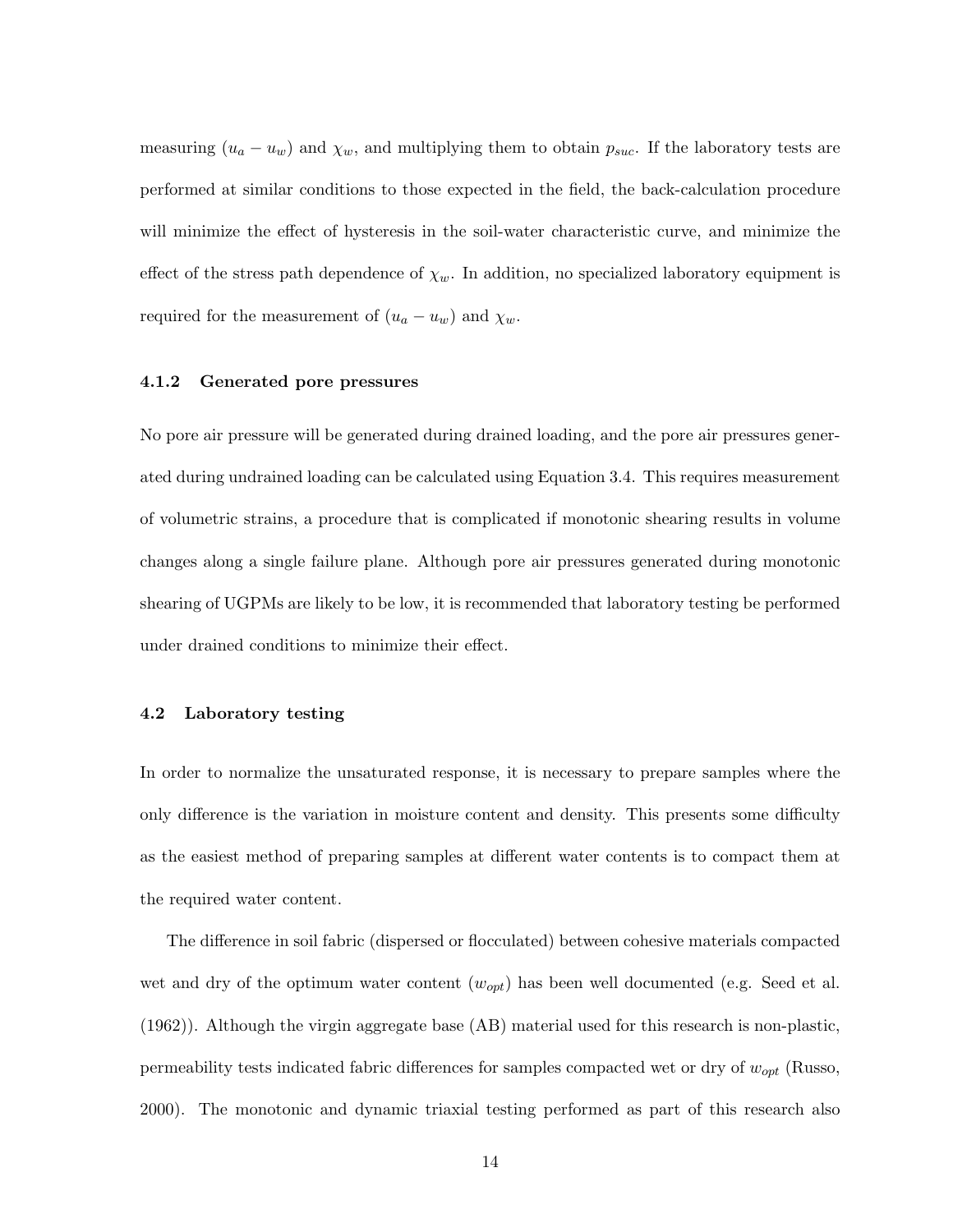indicated strong evidence of fabric differences for the AB material where small changes in  $w$ around  $w_{opt}$  resulted in large changes in strength and stiffness. These fabric differences were not noted in the recycled aggregate base (RAB) material, the other material used for this research. The AB samples with a dispersed fabric were therefore taken as one sample group and the samples with a flocculated fabric were taken as another.

#### 4.2.1 Monotonic shear

The Mohr-Coulomb failure criteria is probably the most popular method of determining the shear strength of soils. This is a simple model for predicting peak shear strength and is only used for illustrative purposes:

$$
\tau_{ff} = c' + \sigma'_n \tan \phi' \tag{4.3}
$$

where  $\tau_{ff}$  is the shear strength on the failure plane, c' is the effective cohesion,  $\sigma'_n$  is the effective stress normal to the shear plane, and  $\phi'$  is the effective friction angle. The Mohr-Coulomb criteria is not an accurate representation of peak shear strength for a number of reasons. One of these is that many newly deposited soils can be considered to have no true cohesion (i.e.  $c'$  $= 0$ ) which is in line with Coulomb's original work (Heyman, 1972), and that of many other researchers (e.g. Schofield (1998); Pestana and Whittle (1999)). Apparent cohesion can come from a number of sources, including matric suction.

A second reason for the inaccuracy of the Mohr-Coulomb criteria is that experimental evidence has shown  $\phi'$  is not constant for dense granular materials at low confining stresses. The following equation fits laboratory shear test data on compacted granular soils (Duncan et al., 1980):

$$
\phi' = \phi'_o - \Delta \phi' \log \left( \frac{\sigma'_3}{p_{at}} \right) \tag{4.4}
$$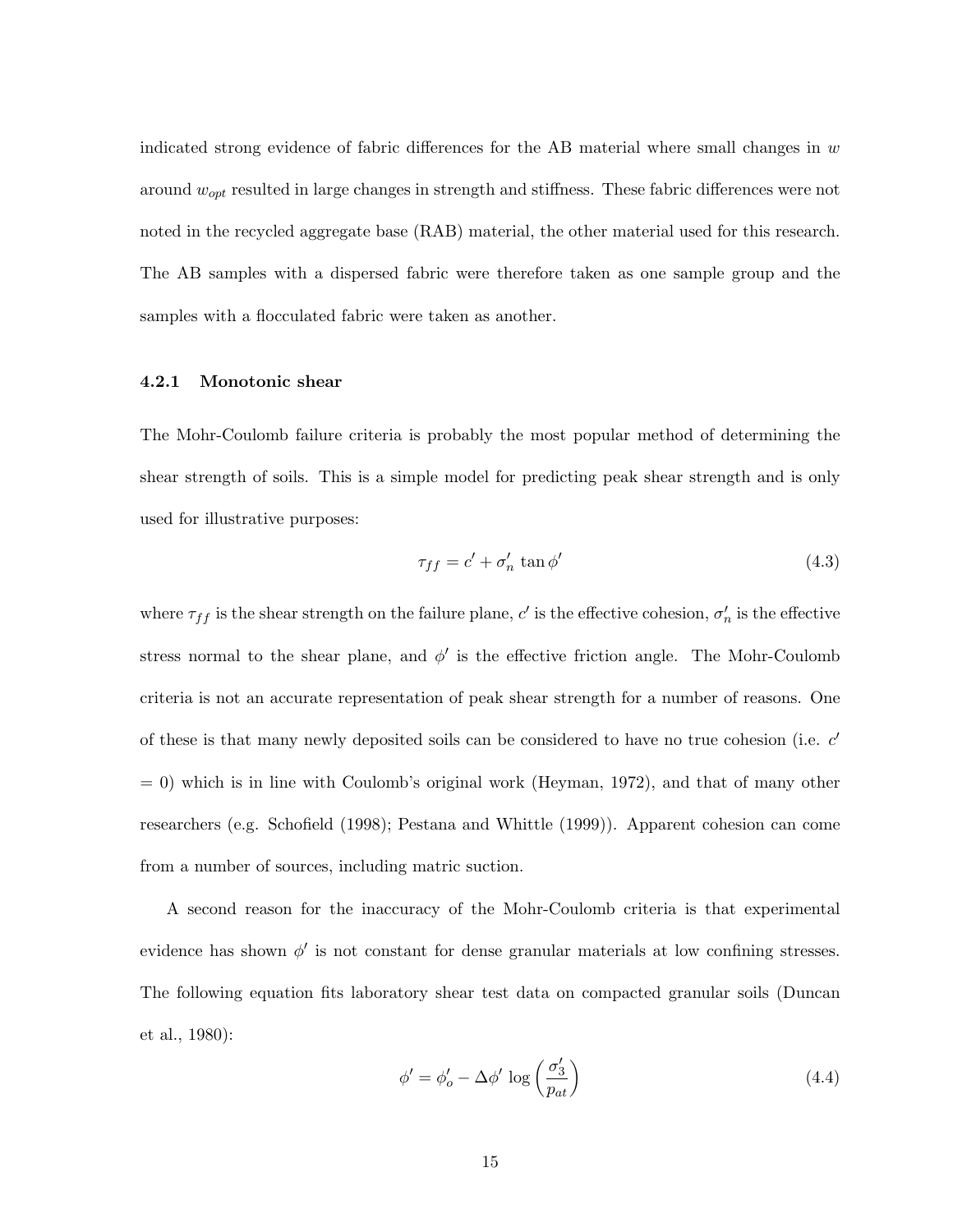where  $\phi'_{o}$  is the effective friction angle at 1 atm confining pressure,  $\Delta \phi'$  is the change in effective friction angle with confining stress, and  $\sigma'_{3}$  is the minor principal effective stress (effective confining stress in a triaxial compression test).

The monotonic shear testing for this research was performed under drained conditions and no significant pore air pressures were generated during loading. As a result,  $\sigma'_3$  in Equation 4.4 is taken as the sum of the total confining stress  $(\sigma_3)$  and  $p_{suc}$  from Equation 4.1. This requires a total of five unknown parameters  $(\phi'_o, \Delta\phi'$  and  $n_{1-3})$  to determine the monotonic shear strength of an unsaturated soil at any given density and soil fabric. As the matric suction (Equation 4.2) is independent of density but the friction angle depends on sample density and soil fabric, two parameters  $(\phi_o'$  and  $\Delta\phi'$ ) are required at each additional density or soil fabric.

# 4.2.2 Resilient response

Dynamic testing to determine the resilient properties of UGPMs can be performed using the Strategic Highways Research Program (SHRP) P46 protocol (FHWA, 1996). This test involves applying different amplitude haversine shaped deviatoric pulses at different confining stresses. Because loading is primarily in the elastic range and there is a short (100 ms) loading time and longer (900 ms) rest time between pulses, loading can be assumed as undrained during the pulse application, but drained (pore pressures allowed to dissipate) between successive loads. It is currently not possible to accurately measure generated pore pressures during the 100 ms load pulses in a P46 test, and the generated pore pressures were therefore calculated using Equation 3.4 and used to determine the effective stress. The Uzan (1985) model for resilient modulus of UGPMs can be written in a dimensionless form:

$$
\frac{M_r}{p_{at}} = k_1 \left(\frac{p'}{p_{at}}\right)^{k_2} \left(\frac{q}{p_{at}}\right)^{k_3} \tag{4.5}
$$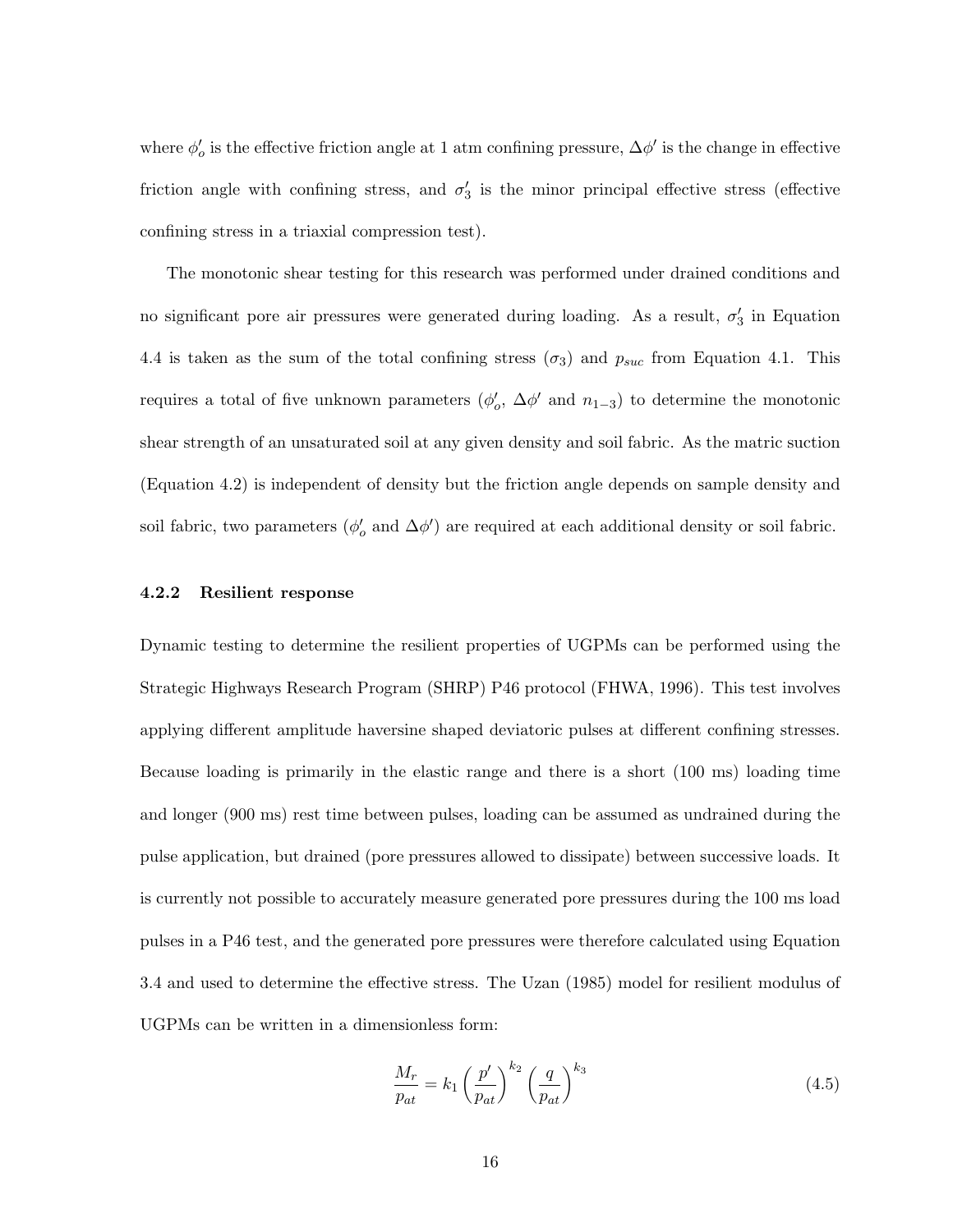where  $M_r$  is the resilient modulus,  $p' = (\sigma'_1 + \sigma'_2 + \sigma'_3)/3$  is the mean effective stress,  $q = \sigma_1 - \sigma_3$ is the deviatoric stress, and  $k_{1-3}$  are regression constants. There are other simple bulk stress models that ignore the deviatoric component (e.g. Dehlen and Monismith (1970); Hicks and Monismith (1971)), but these do not provide as accurate a description of resilient behavior.

For undrained loading during a P46 test, the mean effective stress is calculated using the applied total stress, effective suction confinement (Equation 4.1) and generated pore air pressures (Equation 3.4):

$$
p' = \frac{\sigma_1 + \sigma_2 + \sigma_3}{3} + p_{suc} - u_a \tag{4.6}
$$

Each P46 test has 15 blocks with different confining and deviatoric stresses, and the model in Equation 4.5 has only four unknown parameters  $(k_{1-3}$  and  $p_{suc})$ . If the suction parameters for Equation 4.1 are already known from monotonic shear tests, one P46 test is required to determine the response of a material for a given density and soil fabric. If the suction parameters are not known, it is possible to use P46 tests at a minimum of three water contents to calculate  $n_{1-3}$  and the approximate soil-water characteristic curve. Because of the high variability in small strain stiffness measurements on UGPMs (Ansell, 1977; Chan and Brown, 1991; Bejarano et al., 2002), the use of monotonic shear data is preferred for the calculation of soil suction.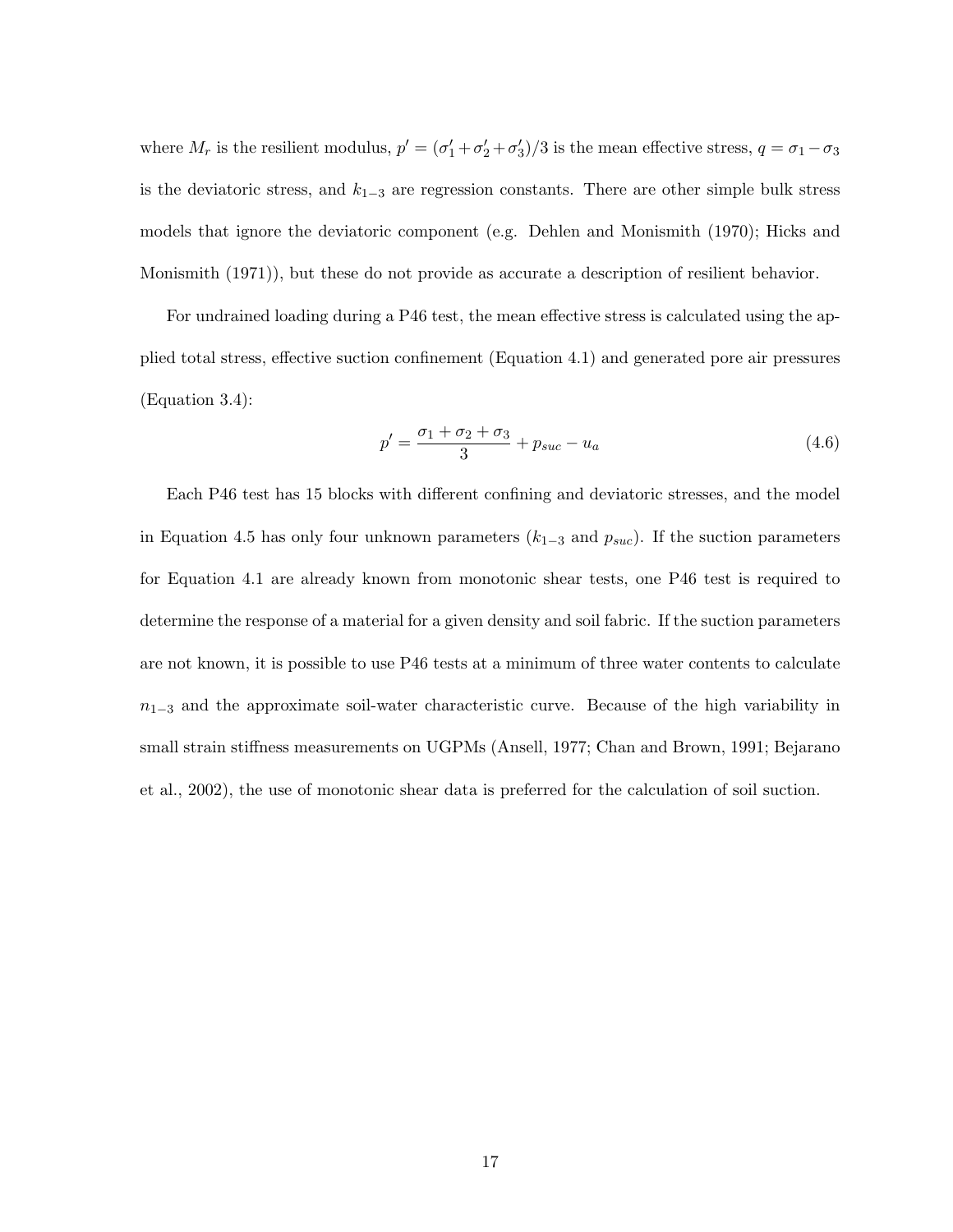# 5 EXPERIMENTAL VALIDATION

The testing preformed as part of this research is summarized in Bejarano et al. (2002) and Heath (2002), and only selected results are used for validation of the normalizing framework.

# 5.1 Monotonic shear

# 5.1.1 Total stress envelope

Conventional total stress analysis using the Mohr-Coulomb failure criteria (Equation 4.3) assumes some apparent cohesion  $(c)$ . Because of the small range in confining stress, the total friction angle  $\phi$  was assumed constant and total stress failure envelopes for the AB material at 95% and 100% compaction according to CTM-216 are illustrated in Figure 5.1.



Figure 5.1: Total stress failure envelopes for AB samples with flocculated structure

The samples in Figure 5.1 all have a flocculated structure, and are separated based on a target w of  $3\%$  and  $5\%$  for  $95\%$  compaction, and a target w of  $5\%$  for  $100\%$  compaction. To enable easy visualization of the data, the points in the figure are the failure points  $(\tau_{ff}$  and  $\sigma_n)$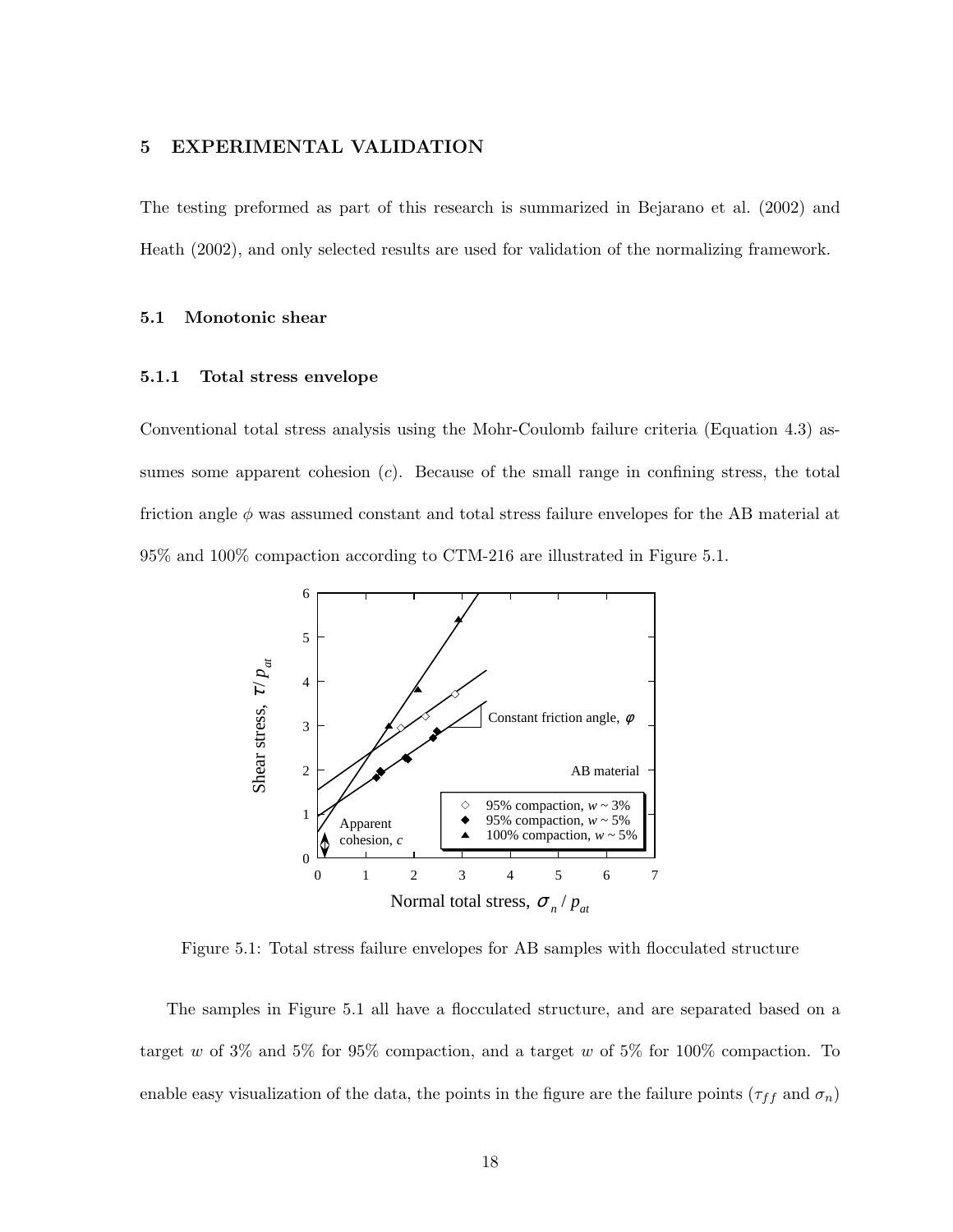calculated using the failure envelopes shown. These failure points indicate the position on the Mohr circle where the circle has the same gradient as the failure surface.

# 5.1.2 Calculation of suction

In order to calculate the effective stress under unsaturated conditions, a regression analysis was performed using the monotonic triaxial test data for the AB and RAB materials. This enabled the friction angle  $(\phi_o'$  and  $\Delta\phi'$ ) at each density and soil fabric, and the three suction parameters for the materials  $(n_{1-3})$  to be determined. The approximate back-calculated soilwater characteristic curves (Equation 4.2) for the two materials are illustrated in Figures 5.2 and 5.3. The three suction model parameters  $(n_{1-3})$  as well as the two friction parameters at each density and soil fabric  $(\phi'_o$  and  $\Delta\phi')$  are included on the figures. As shown, the peak friction angle increases with increasing density and as the fabric moves from a dispersed to flocculated structure.



Figure 5.2: Approximate soil-water characteristic curve for AB material

The shape of the approximate soil-water characteristic curves is slightly different to the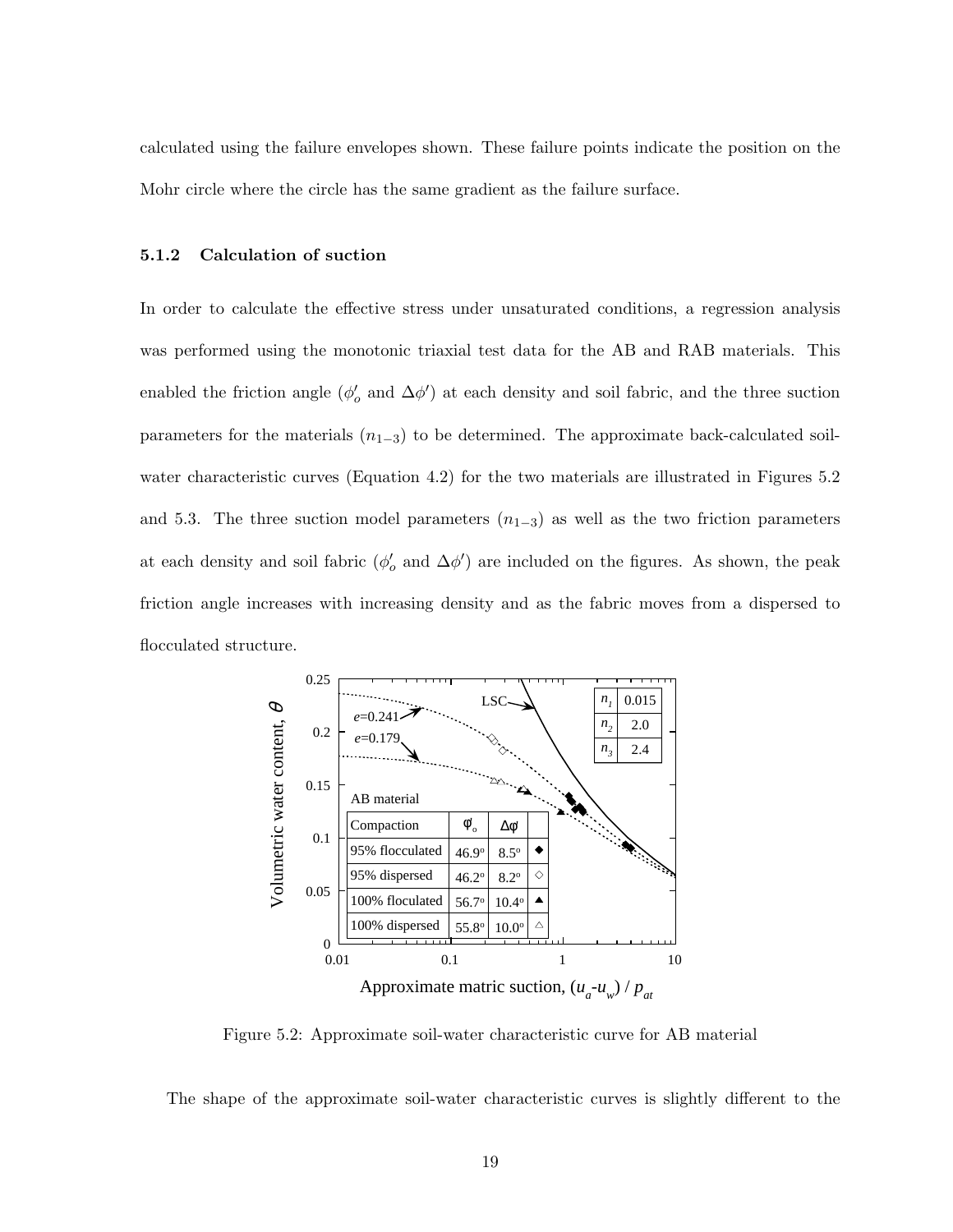

Figure 5.3: Approximate soil-water characteristic curve for RAB material

examples in Figure 3.3, mainly because the void ratio of compacted UGPMs is much lower than that of most other soils, leading to full saturation at lower water contents. The friction parameters are on the high side of the typical values presented by Duncan et al. (1980), and this is also because of the low e of UGPMs. There was some variability in the target compaction water content that would have introduced variability into the total stress envelopes shown in Figure 5.1. The normalizing procedure reduces the variation from incorrect testing moisture contents.

The effective suction confinement is affected by sample density, as illustrated in Figure 5.4 for the AB and RAB materials at 95% and 100% compaction. In this figure the curves are plotted as a function of saturation on a log-log scale to allow easier comparison of the relative shapes.

As shown,  $p_{suc}$  for the materials is large compared to the applied confinement during a P46 test (maximum of 1.4 atm), indicating the suction is supplying a major portion of the effective confinement during the test, which is performed at typical field stress states (FHWA,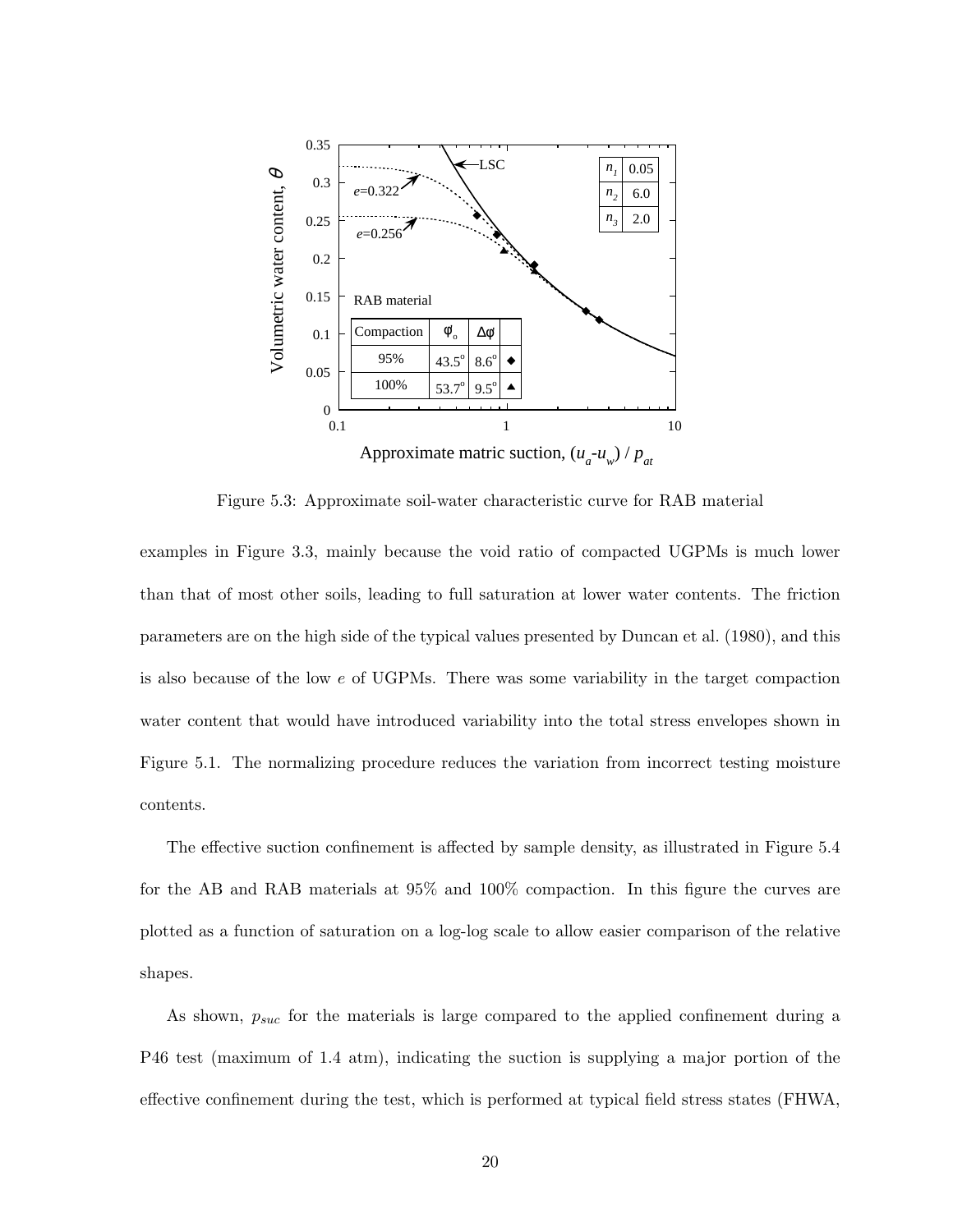

Figure 5.4: Effective suction confinement at different relative compaction levels

1996). The curve for the AB material is flatter than for the RAB material, indicating the AB performance is more sensitive to changes in water content. The increased  $p_{suc}$  with increased density is because the soil-water characteristic curve is largely independent of density (Figure 3.4), but  $\chi_w$  is dependent on density through the dependence on saturation (Figure 3.1). This is predicted by Equation 4.1 and from the test data, but is counterintuitive as an increase in density at constant water content results in an increase in saturation. At constant density, an increase in saturation results in a decrease in matric suction.

# 5.1.3 Effective stress envelope

The effective confinement for the monotonic triaxial testing was increased by adding  $p_{suc}$  (Equation 4.1) to the applied confining stress, and calculating new effective stress failure envelopes. This is illustrated in Figure 5.5 for the same AB samples shown in Figure 5.1. The difference in the total stress envelopes in Figure 5.1 (includes  $c$ ) and the effective stress envelopes in Figure 5.5 (that include suction and  $c=0$ ) is evident.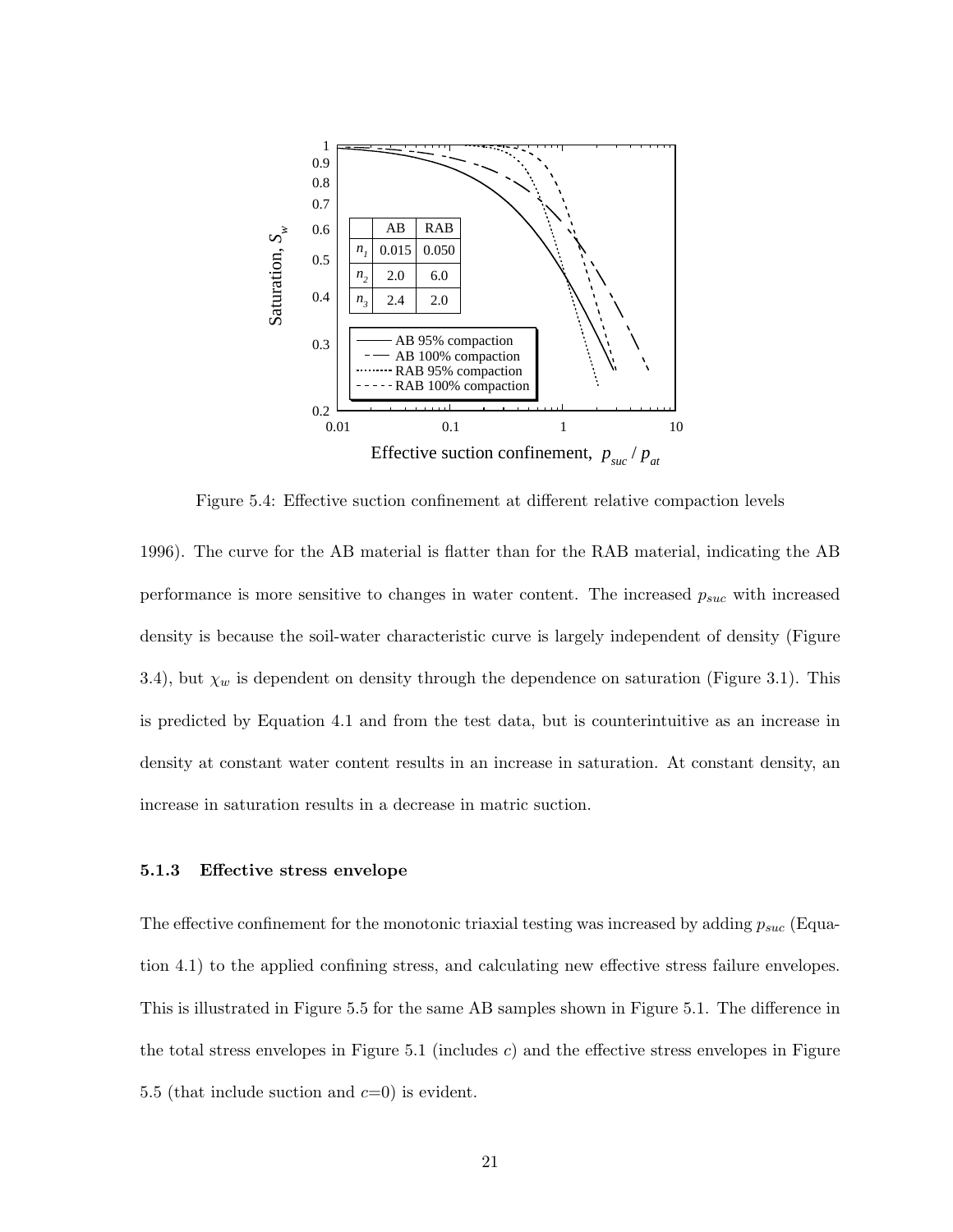

Figure 5.5: Effective stress failure envelopes for AB samples with flocculated structure

The envelopes in Figure 5.5 go through the origin because the framework assumes all effective cohesion is provided by matric suction. The model correlates well with the data, indicating the assumption of  $c' = 0$  is reasonable for these materials.

# 5.1.4 Number of tests

If the peak shear strength envelopes at three densities and three moisture contents are required, significantly less tests are required for the framework outlined here than for a conventional total stress approach. If the total stress approach is used with a non-linear failure envelope, the minimum number of tests required is 3 shear parameters  $\times$  3 densities  $\times$  3 moisture contents = 27 samples. Slight variations in compaction moisture content could affect results and some tests may have to be repeated.

If the normalized approach is used to back-calculate the shear strength and suction parameters, and there is no effect of soil fabric, the number of tests decreases to 2 shear parameters  $\times$  3 densities  $+$  3 suction parameters  $=$  9 samples. If there is evidence of soil fabric, this will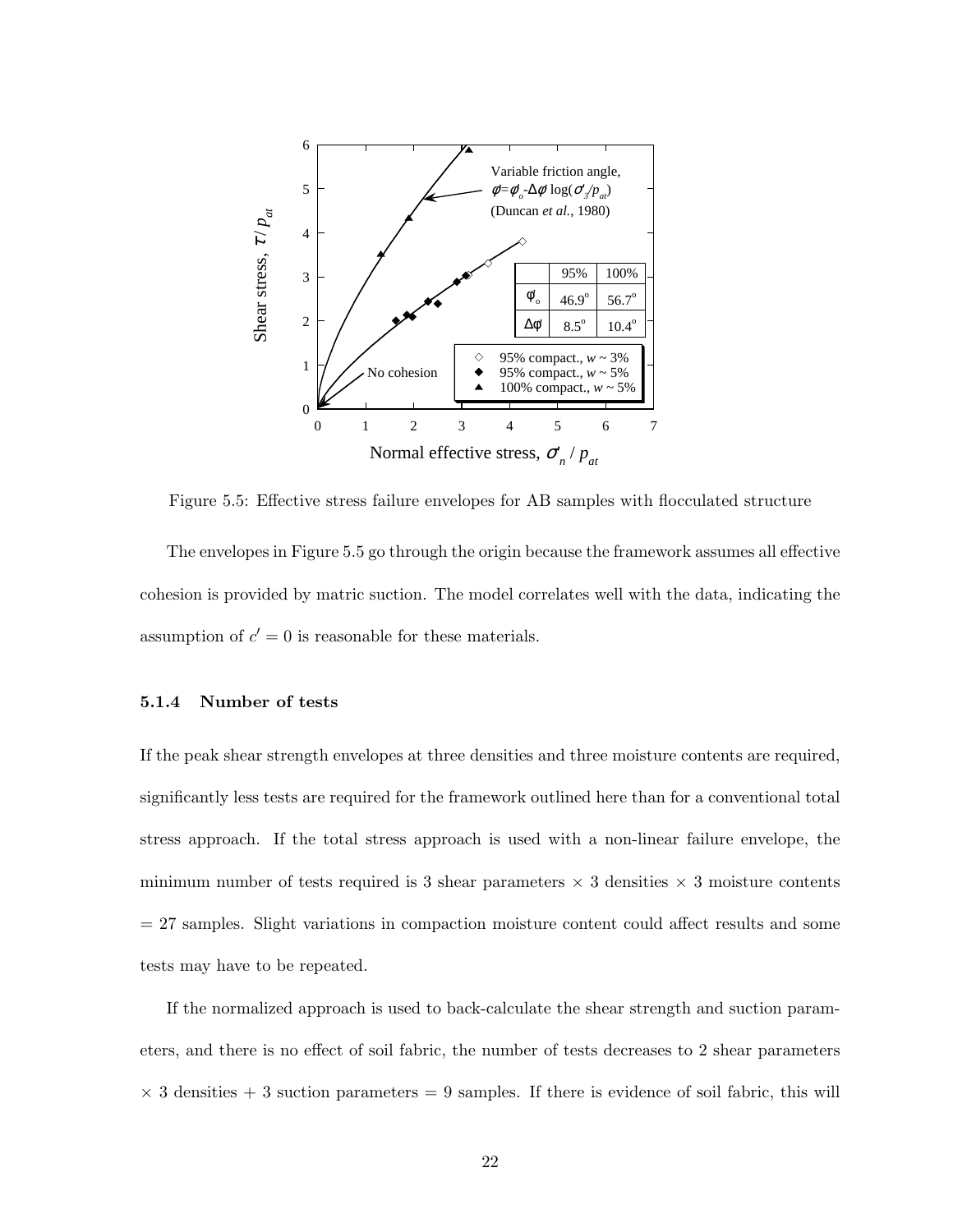increase to 2 shear parameters  $\times$  3 densities  $\times$  2 fabrics + 3 suction parameters = 15 samples, still significantly less than that required for the total stress approach. In addition, any variations in sample moisture content can be easily accommodated without having to repeat tests.

The normalized approach provides a mechanistic framework for determining the response at moisture contents other than those used in the testing, and provides a framework for other aspects of material behavior, such as for determining the resilient response.

#### 5.2 Resilient response

#### 5.2.1 Generated pore pressures

As the volumetric behavior during the P46 dynamic testing was monitored using the on-sample instrumentation, it was possible to back-predict  $u_a$  using Equation 3.4 and a summary of  $u_a$ divided by  $p_{suc}$  is presented in Figure 5.6. Because  $u_a$  changes through the different test blocks while  $p_{suc}$  remains constant, only the peak value of  $u_a$  from all the test blocks is given.



Figure 5.6: Ratio between  $u_a$  and  $p_{suc}$  during P46 testing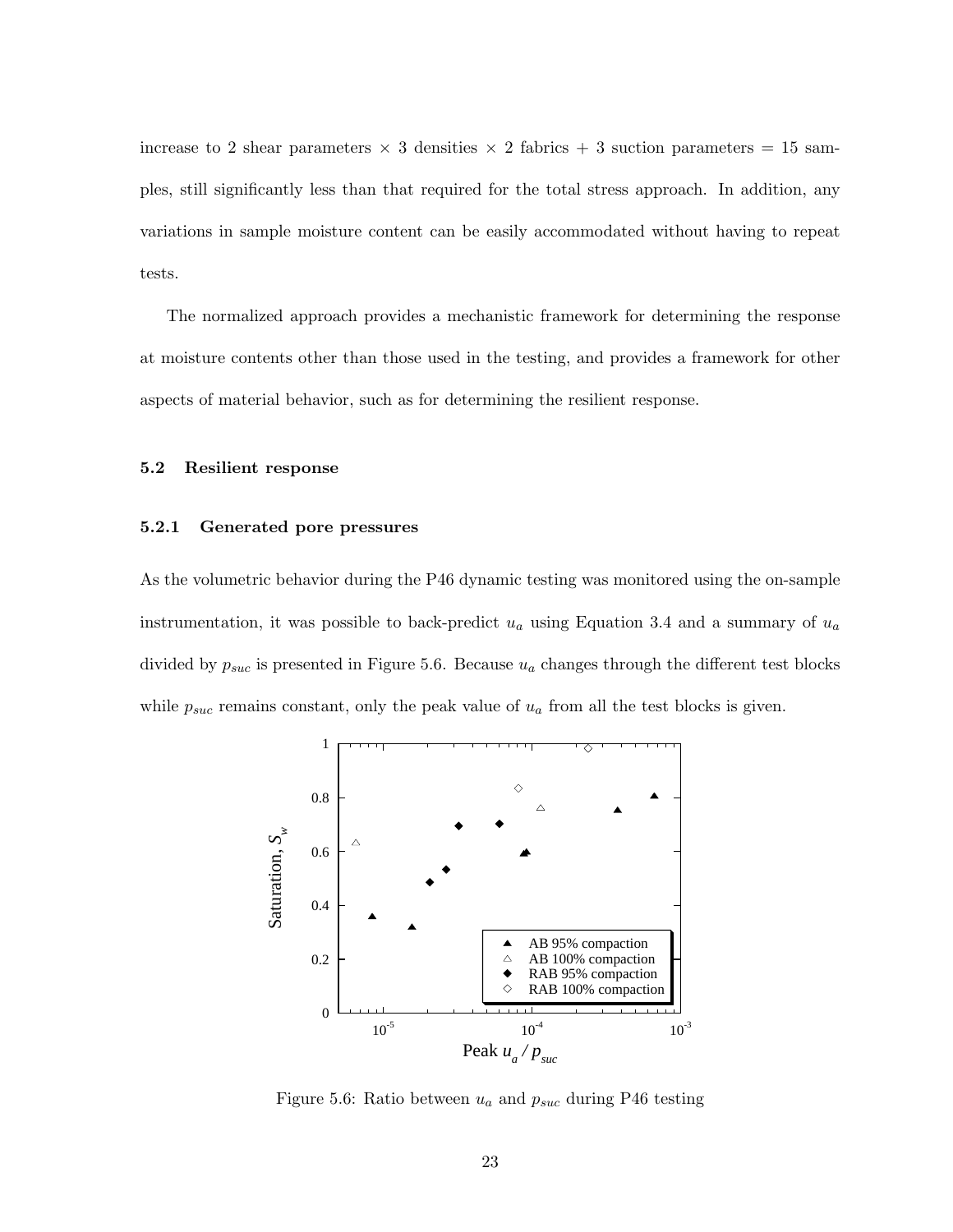As expected, the samples with a higher  $S_w$  generally had a higher  $u_a$ , although these were still very low compared to  $p_{suc}$  (less than three orders of magnitude  $(0.1\%)$  in all cases). As the samples approach full saturation, the pore pressures will increase and the suction will decrease, leading to softer, weaker samples. Because  $u_a$  is much smaller than  $p_{suc}$ , it is likely the generated pore pressures can be ignored for all practical pavement engineering purposes, provided  $S_w$ 0.95. Because of the low accuracy of saturation (w and  $e$ ) estimates, a conservative estimate of full saturation is recommended for  $S_w > 0.95$ .

#### 5.2.2 Comparison with laboratory test results

As validation for the framework under different loading conditions, predictions using the Uzan model (Equation 4.5) are compared with the measured resilient modulus for samples with  $w \approx 3\%$  and  $w \approx 5\%$  in Figure 5.7. For the first set of data, a total stress approach was used (soil suction was ignored) and the Uzan model parameters were determined using a regression analysis on all the data, regardless of water content. For the second data set,  $p_{suc}$  was included using the suction model parameters calculated from the monotonic triaxial test data (Figure 5.2), and performing a regression analysis to obtain new Uzan model parameters.

If suction is ignored, the samples cannot be considered to come from the same sample group and the coefficient of correlation between the data and model predictions is only 0.25. In order to provide a reasonable prediction of response, the total stress approach requires testing and model parameters to be calculated at each water content. The inclusion of matric suction produces a much improved estimate of response, and the coefficient of correlation increases to 0.69 and is limited more by the variation in resilient modulus results (Bejarano et al., 2002) than the changes in water content. If the effective suction confinement relation is known from monotonic testing, it is only necessary to perform one P46 test for each sample group (different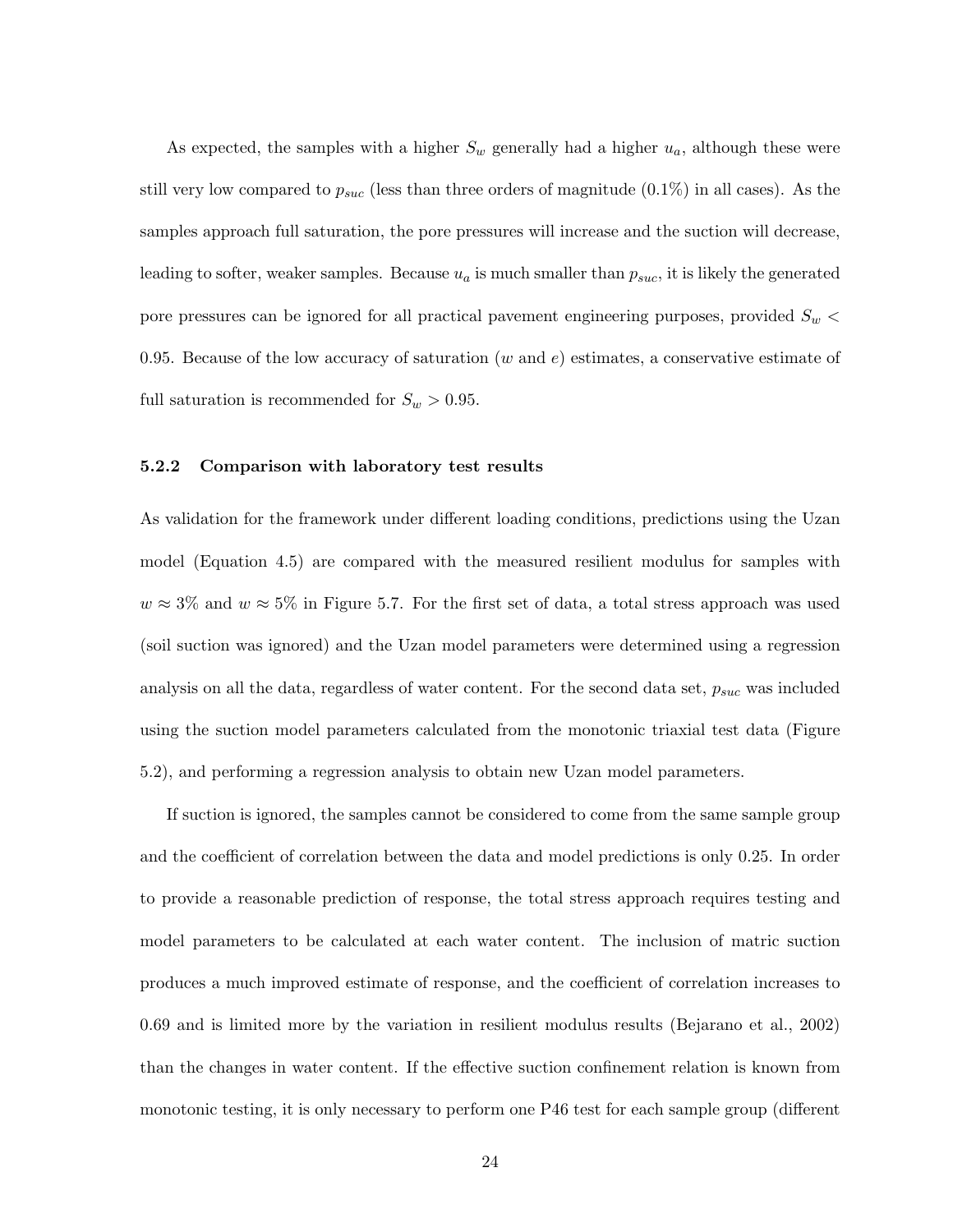

Figure 5.7: Comparison of measured and predicted resilient modulus

density or soil fabric) to obtain the Uzan model parameters. Because of the variability in P46 test results, it is recommended that more than one test be performed.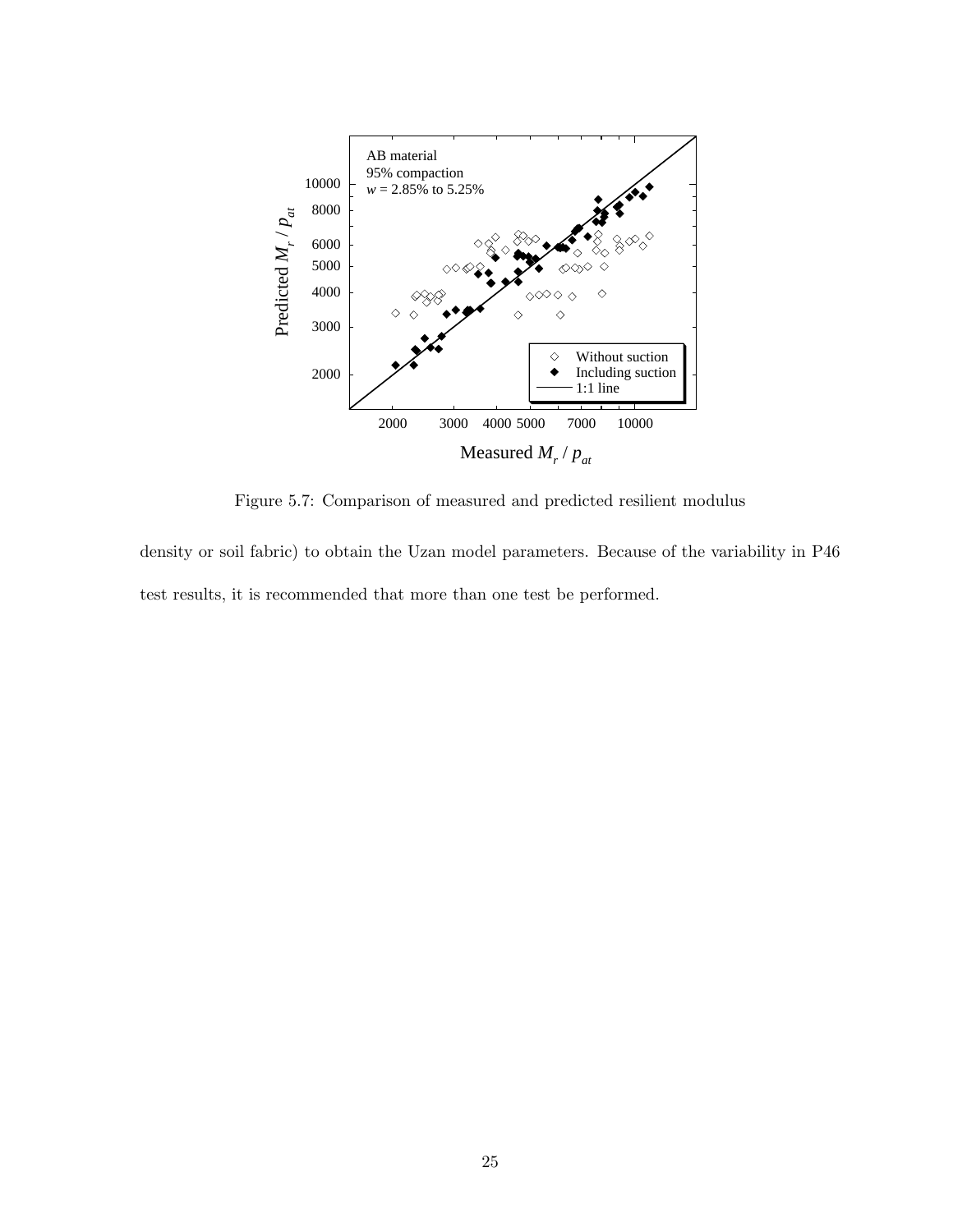# 6 LARGE STRAIN BEHAVIOR

While the procedure outlined above can be used to normalize the behavior of UGPMs at low strains, Bishop's additive approach to unsaturated soil effective stress (Equation 3.1) is not applicable to large strain behavior. As UGPMs are unlikely to be sheared to large strains, this section is only included for the interest of readers who wish to use this framework for other geotechnical problems where large strains are anticipated. Figure 6.1 shows the relationship between deviatoric stress  $(q)$  and axial strain  $(\varepsilon_a)$  during monotonic triaxial testing at different total confining stresses  $(\sigma_3)$ .



Figure 6.1: Difference in post peak shear behavior for AB samples with different w and  $\sigma_3$ 

If  $p_{suc}$  from Figure 5.4 is included, the sample with  $w = 3.32\%$  and  $\sigma_3 = 0.35$  atm, and the sample with  $w = 4.64\%$  and  $\sigma_3 = 1.04$  atm have similar effective confining stresses. As a result, the peak strengths and small strain stiffness are similar, but the post-peak behavior is very different with the drier sample (large  $p_{suc}$  and small  $\sigma_3$ ) showing more brittle behavior than the wetter sample (small  $p_{suc}$  and large  $\sigma_3$ ). The AB samples are well compacted, dense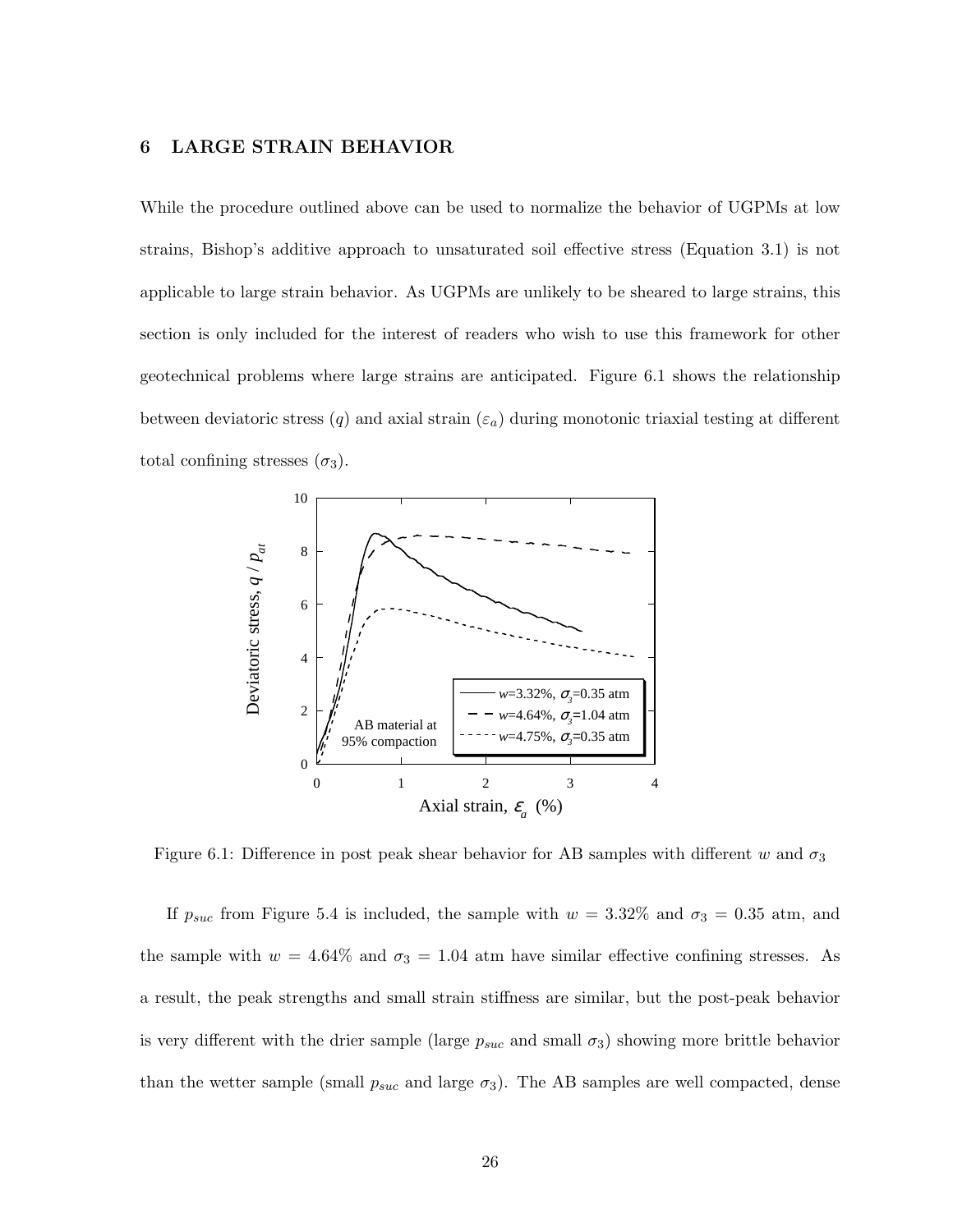and under low confinement, resulting in dilation along a single failure plane during large strain shearing. While this dilation will reduce the density and therefore  $p_{suc}$  along the failure plane (see Figure 5.4), this does not appear to be the primary cause of the difference in post-peak behavior.

The reduction in density from dilation during shearing would decrease  $p_{suc}$  slightly, but the test data indicates a constant residual strength is approached at each  $\sigma_3$ , regardless of w. This can be seen by comparing the graphs for  $w = 3.32\%$  and  $4.75\%$  and a constant  $\sigma_3 = 0.35$ atm. While the tests were stopped before large strain conditions stabilized, it appears as if the two samples are approaching a similar residual strength. The tests were stopped because large radial deformations would have caused additional confinement from the membrane, giving inaccurate results.

The primary cause for the more brittle behavior of the drier samples appears to be because the interface between the pore air and pore water breaks down during large strain shearing. This trend is also noted for the RAB material (Figure 6.2) where three samples with  $\sigma_3 \approx 1$ atm approached a similar value of residual strength, even though the peak strength was highly dependent on water content.

The data for both materials indicates that  $p_{suc}$  decreases during large strain shearing and the Bishop (1959) additive approach for unsaturated soil effective stress is therefore not applicable under these conditions. As mentioned earlier, this is of little consequence to UGPMs as large strain shearing is unlikely to be encountered under normal field conditions.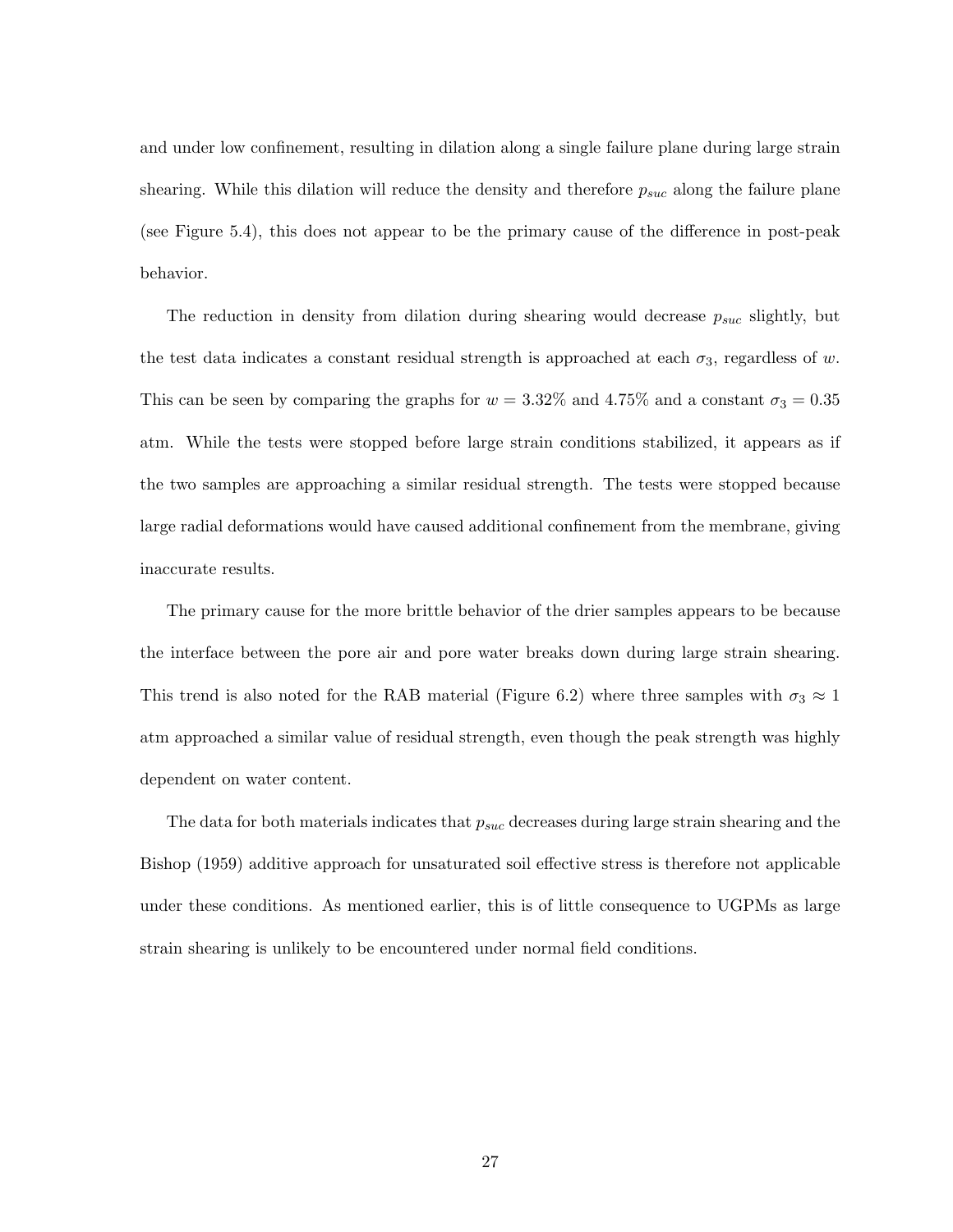

Figure 6.2: Difference in behavior for RAB samples with different w and  $\sigma_3 \approx 1$  atm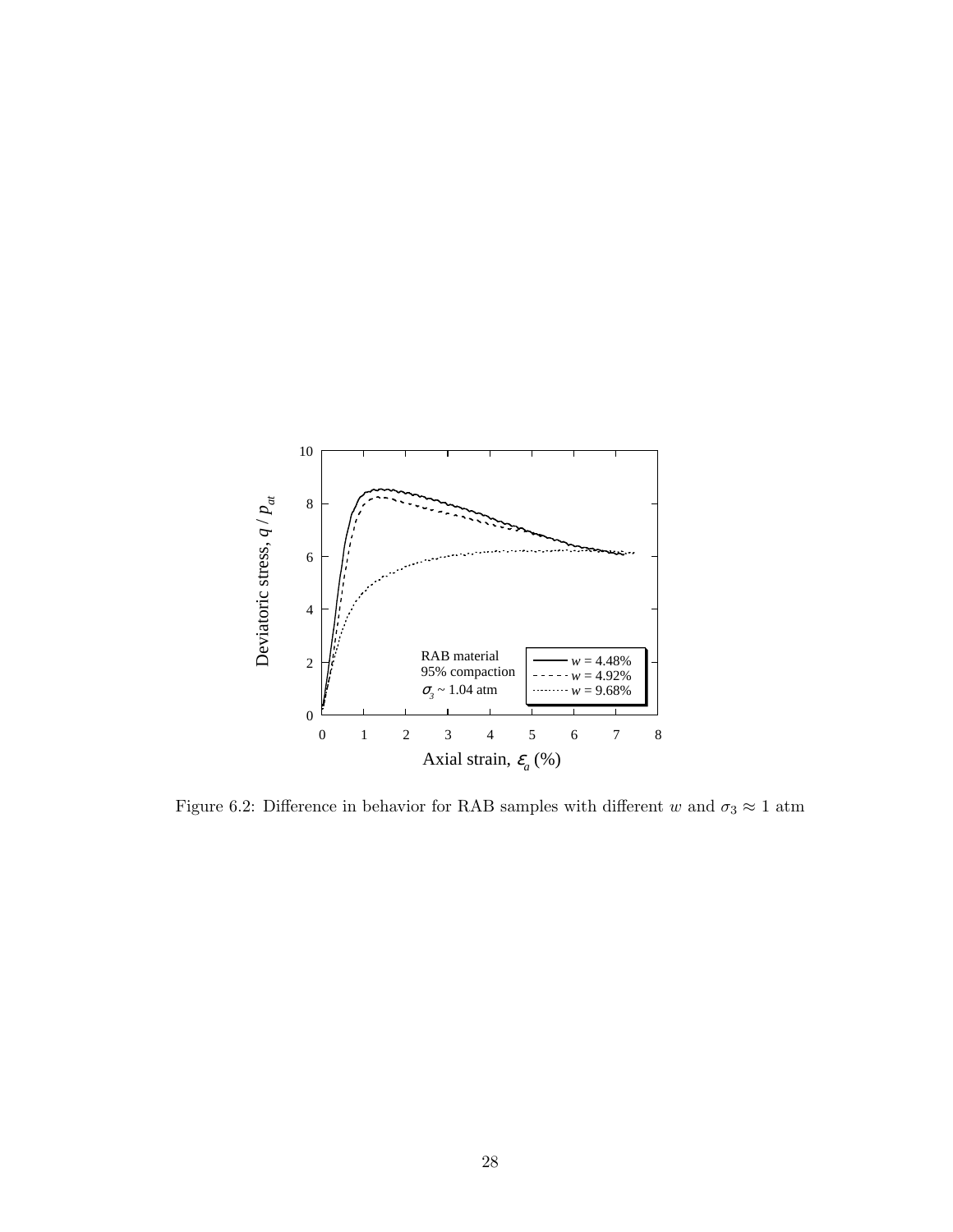# 7 SUMMARY OF PROCEDURE

The procedure for normalizing the behavior of UGPMs is summarized below:

- Perform a minimum of five drained monotonic triaxial shear tests on a soil with constant density and soil fabric. These tests should be performed over a range of water contents.
- Perform a minimum of two monotonic shear tests at each additional density or soil fabric.
- Use the Mohr-Coulomb failure criteria with  $c' = 0$ , and obtain the two shear parameters at each density and soil fabric, and the three unsaturated model parameters for the soil by performing a regression analysis using the peak shear strengths.

The regression analysis requires the following equations:

$$
\sin \phi' = \frac{q_{max}}{2\sigma'_3 + q_{max}}
$$
\n
$$
\phi' = \phi'_o - \Delta \phi' \log \left(\frac{\sigma'_3}{p_{at}}\right)
$$
\n
$$
\sigma'_3 = \sigma_3 + p_{suc}
$$
\n
$$
\frac{p_{suc}}{p_{at}} = \frac{wG_s}{e} n_1 \left(\frac{1}{(wG_s)^{n_2}} - \frac{1}{e^{n_2}}\right)^{n_3/n_2}
$$
\n(7.1)

where  $\sigma_3$  is the applied confining stress in the triaxial cell,  $q_{max}$  is the measured deviatoric stress at failure,  $\phi'_{o}$  and  $\Delta\phi'$  are the two shear regression parameters at each density and soil fabric, and  $n_{1-3}$  are the three suction regression parameters for the material. Once the material parameters have been obtained, the last line of Equation 7.1 can be used with other effective stress constitutive models for UGPMs.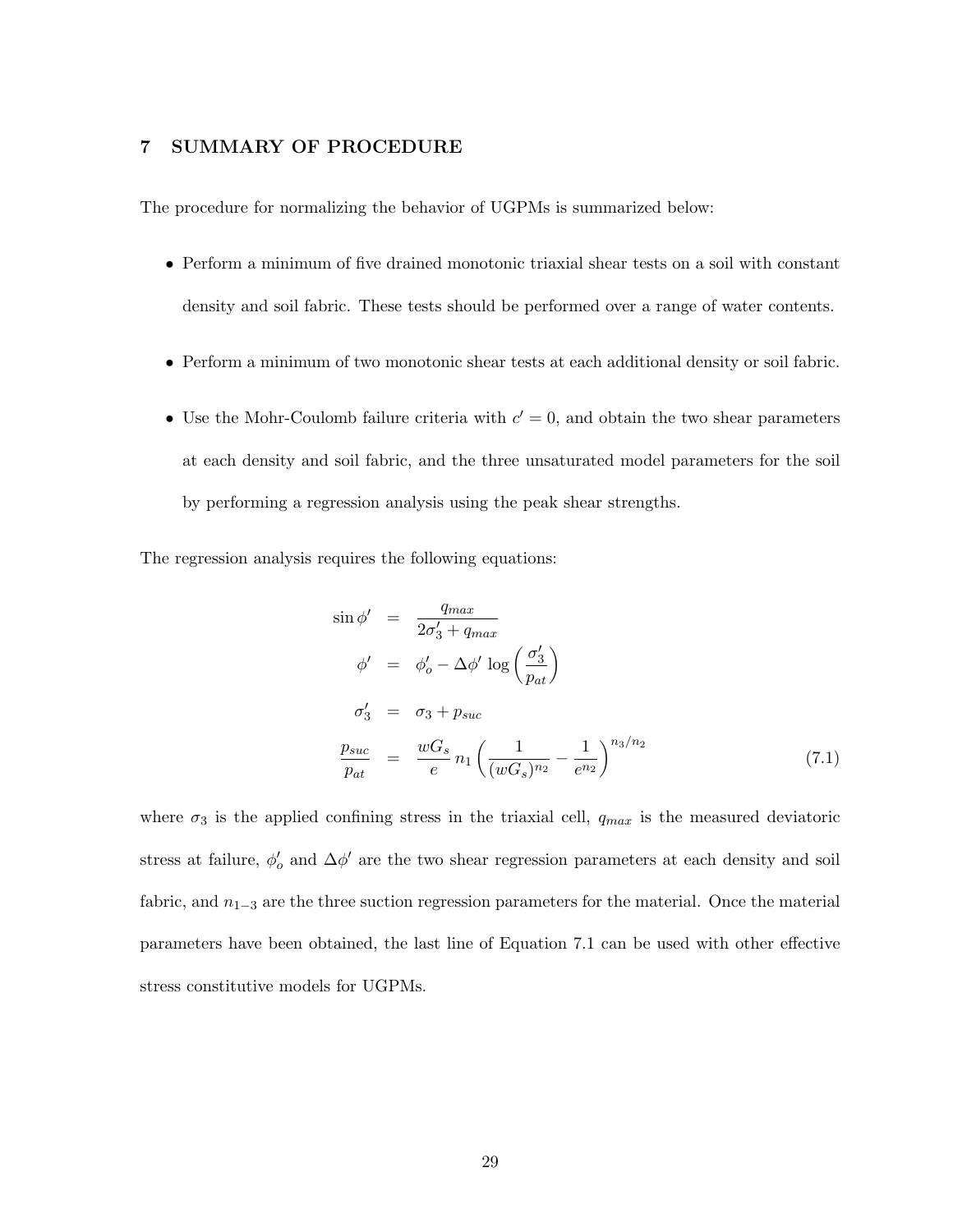# 8 CONCLUSIONS

This chapter presents a mechanistic framework for including unsaturated behavior into granular pavement material constitutive modelling. The effect of both generated pore pressures and soil suction are quantified and compared to the applied total stresses. For the materials tested, the soil matric suction is far more important than the generated pore pressures for determining effective stresses under typical pavement engineering conditions, and the generated pore pressures can be ignored for all practical purposes. The effective confinement from matric suction can exceed the applied confinement in a P46 resilient modulus test, which is performed at stress levels similar to those under field conditions.

The framework back-calculates the effective stress under unsaturated conditions by utilizing triaxial test equipment that is available in many pavement engineering laboratories. The framework is valid for other loading conditions, and can be included into a three-dimensional finite element or other computational code with an effective stress constitutive model. This will enable the effect of soil moisture on pavement behavior to be quantified.

More monotonic and dynamic triaxial tests are required for a conventional total stress approach to granular pavement material modelling than required for the framework presented here. This framework does not sacrifice any accuracy and enables behavior at different water contents to be quantified. Although this method is not applicable to large strain conditions, it has been validated for granular pavement materials at typical field densities and stress states.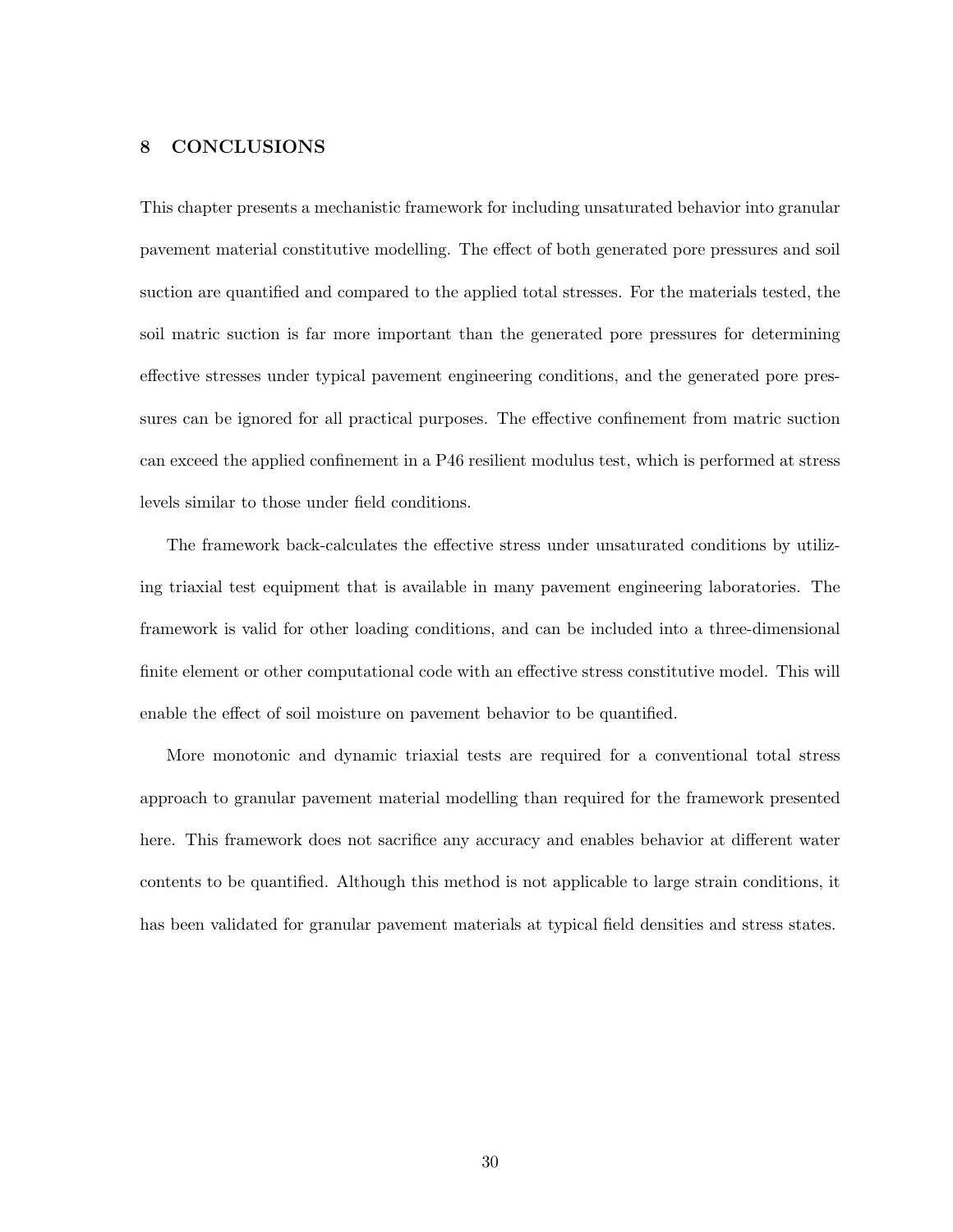# REFERENCES

- Ansell, P. (1977). Cyclic simple shear testing of granular material. Ph. D. thesis, University of Nottingham.
- Bejarano, M. O., A. C. Heath, and J. T. Harvey (2002).A low-cost high-performance alternative for controlling a servo-hydraulic system for triaxial resilient modulus apparatus. In ASTM Symposium On Resilient Modulus Testing for Pavement Components, Salt Lake City, UT.
- Bishop, A. W. (1959). The principle of effective stress. Tecknish Ukeblad 106(39), 859–863.
- Blight, G. E. (1961). Strength and Consolidation Characteristics of Compacted Soils. Ph. D. thesis, University of London.
- Chan, W. K. F. and S. F. Brown (1991).Granular bases for heavily loaded pavements.Technical Report PR91019, University of Nottingham, Department of Civil Engineering, Nottingham, UK.
- Craig, R. F. (1992). Soil Mechanics (5th ed.). London: Chapman and Hall.
- CTM (2000).Relative compaction of untreated and treated soils and aggregates.Test CTM-216, Caltrans Engineering Service Center, Transportation Laboratory, Sacramento, CA.
- Dehlen, G. L. and C. L. Monismith (1970).Effect of nonlinear material response on the behavior of pavements under traffic.Highway Research Record 310, 1–16.
- Donald, I. B. (1961). The Mechanical Properties of Saturated and Partly Saturated Soils with Special Reference to Negative Pore Water Pressures.Ph. D. thesis, University of London.
- Duncan, J. M., P. Byrne, K. S. Wong, and P. Mabry (1980). Strength, stress-strain and bulk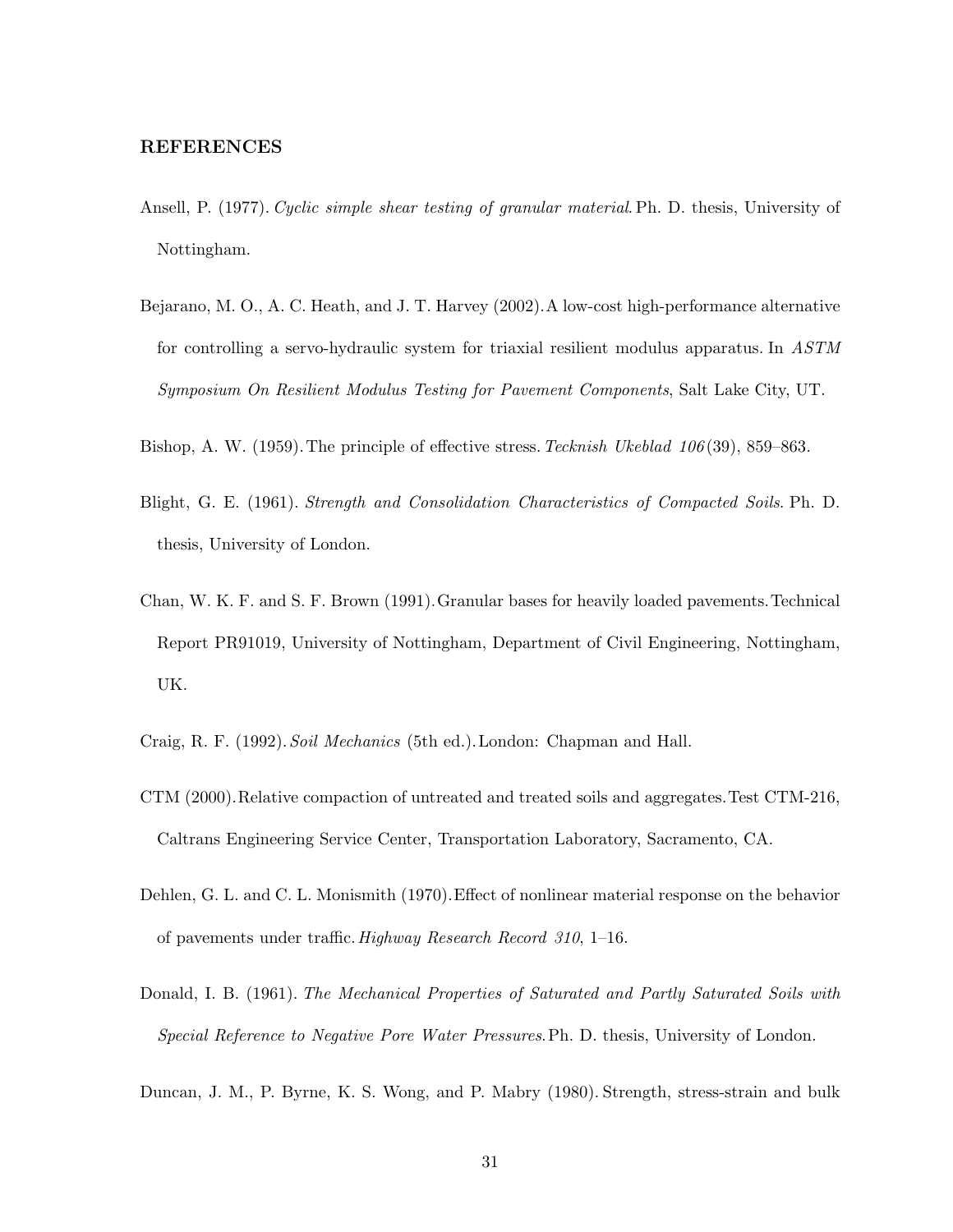modulus parameters for finite element analysis of stresses and movements in soil masses. Technical Report UCB/GT/80-01, University of California, Berkeley, CA.

- FHWA (1996). LTPP materials characterization: Resilient modulus of unbound materials. Protocol P46, U.S. Department of Transportation, Federal Highway Administration. Research and Development, McLean, VA.
- Fredlund, D. G. (2000).The 1999 R.M. Hardy lecture: The implementation of unsaturated soil mechanics into geotechnical engineering. Canadian Geotechnical Journal 37(5), 963–986.
- Fredlund, D. G. and H. Rahardjo (1993). Soil Mechanics for Unsaturated Soils. New York: Wiley and Sons.
- Fredlund, M. D., D. G. Fredlund, and G. W. Wilson (2000). Prediction of the soil-water characteristic curve from grain size distribution and volume-mass properties. In NONSAT '97: 3rd Brazilian Symposium on Unsaturated Soils, Rio de Janeiro, Brazil, pp. 13–23.
- Gonzalez, P. A. and B. J. Adams (1980). Mine tailings disposal: I. Laboratory characterization of tailings. Technical report, Dept of Civil Engineering, University of Toronto, Toronto, Canada.
- Heath, A. C. (2002).Modelling unsaturated granular pavement materials using bounding surface plasticity.Ph. D. thesis, University of California at Berkeley.
- Heyman, J. (1972). Coulomb's Memoir on Statics; An Essay in the History of Civil Engineering. Cambridge, U.K.: Cambridge University Press.
- Hicks, R. G. and C. L. Monismith (1971).Factors influencing the resilient response of granular materials.Highway Research Record 345, 15–31.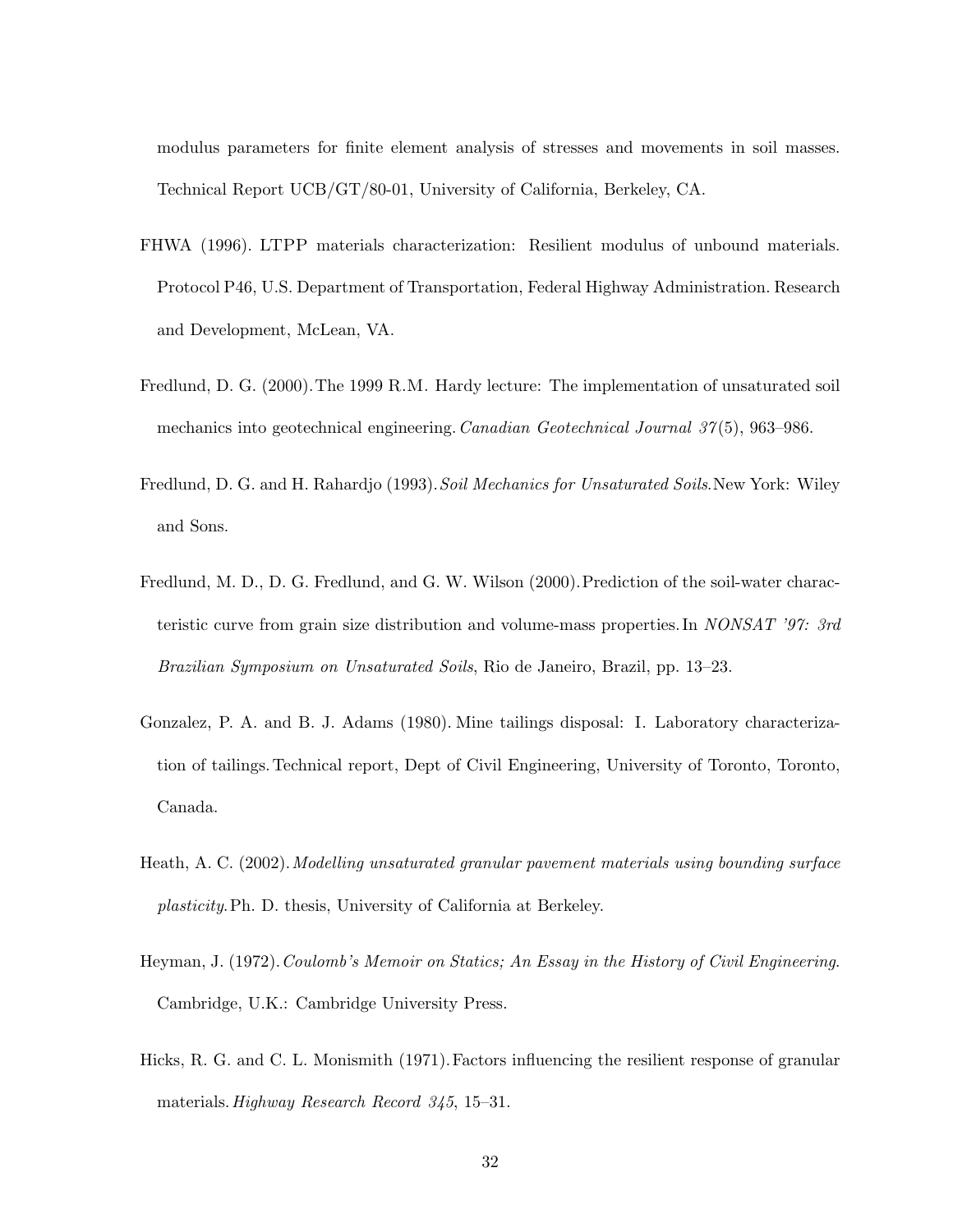- Khalili, N. and M. H. Khabbaz (1998). A unique relationship for  $\chi$  for the determination of the shear strength of unsaturated soils. Géotechnique  $48(5)$ , 681–687.
- Krahn, J. and D. G. Fredlund (1972). On total, matric and osmotic suction. Soil Science  $114(5)$ , 339–348.
- Moran, M. J. and H. J. Shapiro (1996). Fundamentals of Engineering Thermodynamics. New York: Wiley and Sons.
- Muraleetharan, K. K. and C. Wei (1999). Dynamic behaviour of unsaturated porous media: governing equations using the theory of mixtures with interfaces (TMI).International Journal for Numerical and Analytical Methods in Geomechanics 23, 1579–1608.
- Pestana, J. M. and A. J. Whittle (1999). Formulation of a unified constitutive model for clays and sands.International Journal for Numerical and Analytical Methods in Geomechanics 23, 1215–1243.
- Russo, M. A. (2000). Laboratory and field tests on aggregate base material for Caltrans accelerated pavement testing goal 5.Master's thesis, University of California at Berkeley.
- Schofield, A. N. (1998). The "Mohr-Coulomb" error. *Mechanics and Geotechnique, LMS Ecole* Polytechnique 23, 19–27.
- Seed, H. B., C. K. Chan, and C. E. Lee (1962). Resilience characteristics of subgrade soils and their relation to fatigue failures in asphalt pavements. In International Conference on the Structural Design of Asphalt Pavements, University of Michigan, Ann Arbor, pp. 611–636.
- Swarbrick, G. E. (1995). Measurement of soil suction using the filter paper method. In 1st International Conference on Unsaturated Soils, Paris, France.